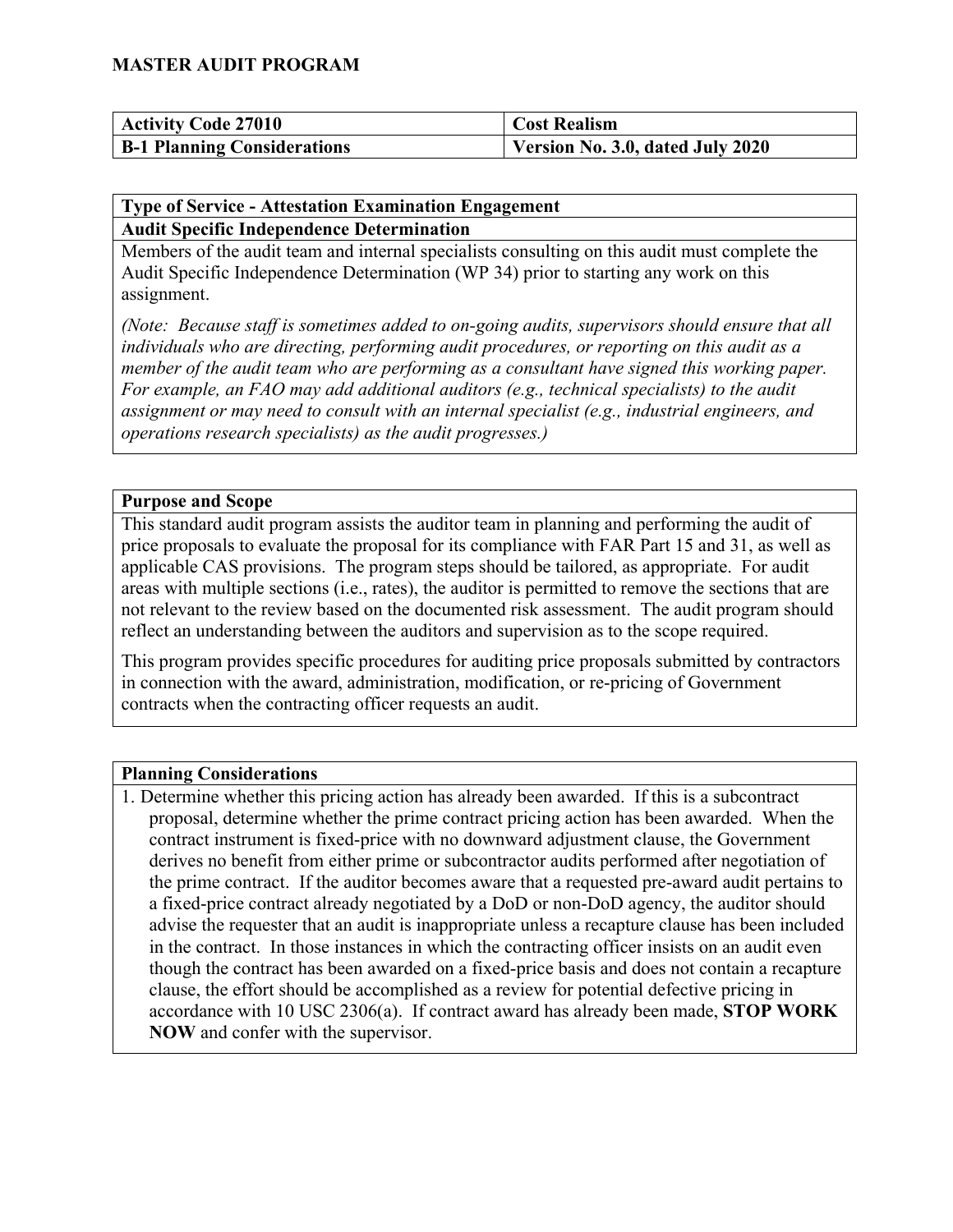#### **Planning Considerations**

2. If this is a Change Order Proposal, the team must evaluate deletions as well as additions, and the computation of dollars audited should add deletions rather than netting them against additions. In reviewing deletions, it is important to verify the following:

a. All replaced or deleted elements of the schedule have been identified and priced out.

b. All deleted or modified line items are priced at the present estimated value.

- c. All applicable indirect expense has been considered.
- d. In general, audit considerations for open CLINs are similar to terminations, while unopened CLINs more closely resemble equitable adjustment claims.
- 3. Consider CAS Implications. If the potential contract will be CAS covered, consider contractor compliance with the applicable CAS requirements as part of the proposal evaluation.
- 4. An independent audit review ensures the proposal will provide a basis for the contracting officer to arrive at both a fair and reasonable price, therefore both potential overstatements and understatements in the proposed cost should be considered. The risk of potential overstated cost estimates is greatest in a sole source non-competitive environment. While the risk of potential understated cost estimates is greatest in a competitive environment.
- 5. Prior to commencing the audit, review Agency guidance that may impact the audit and adjust the scope and procedures appropriately.

#### **References**

- 1. CAM Chapter 9, Audit of Cost Estimates and Price Proposals
- 2. Applicable Non-DoD Agency FAR Supplement(s) (CAM 15-102)
- 3. Cost Accounting Standards (CAS) CAM Chapter 8
- 4. FAR 15 and 31; DFARS 215 and 231
- 5. CAM Chapter 10, Preparation and Distribution of Audit Reports
- 6. CAM Appendix B, Specialist Assistance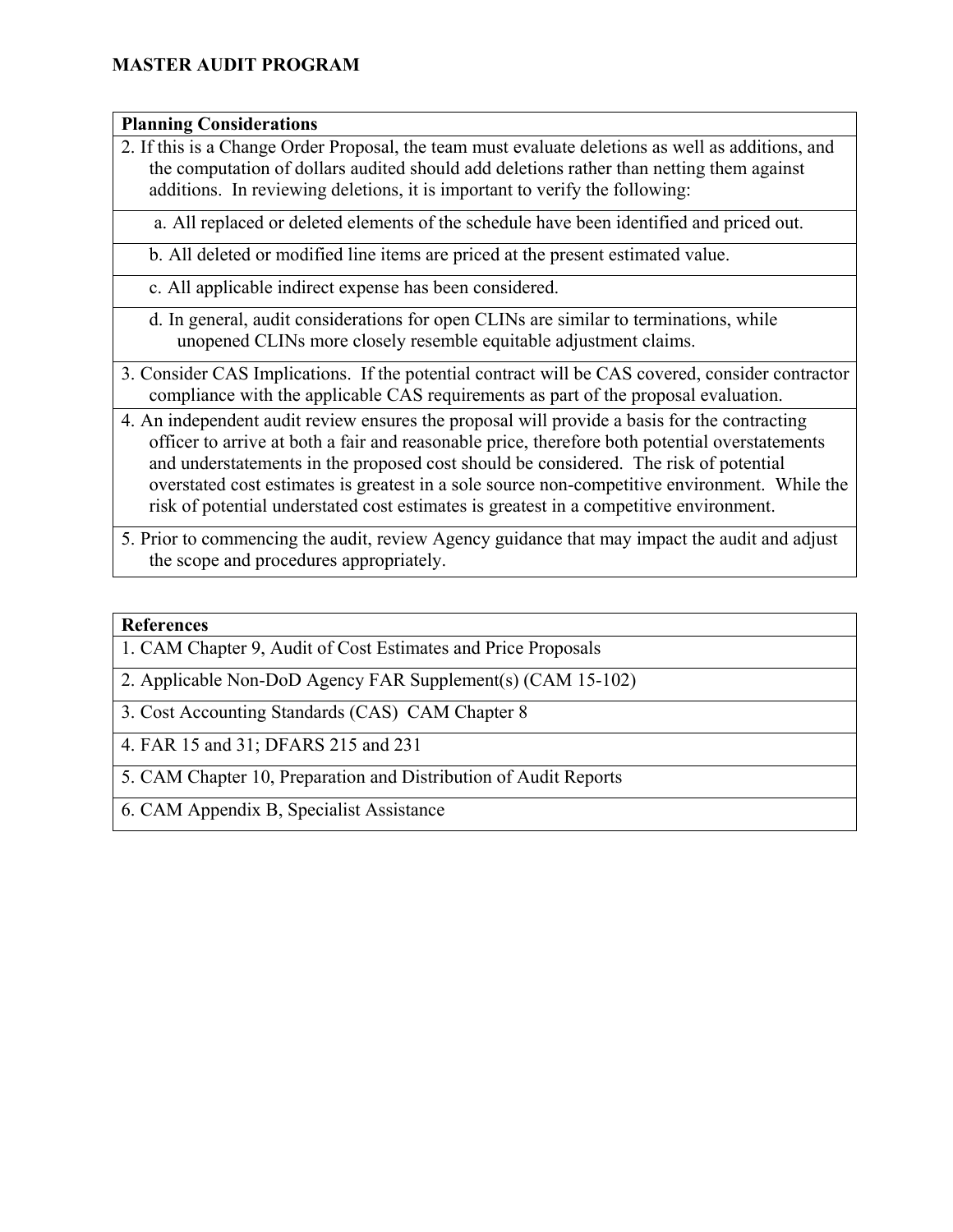| <b>B-1 Preliminary Steps</b>                                                                                                                                                                                                                                                                                                                                                                                                                                                                                                                                                                                                                                                                                                                                                                                                                                      | <b>WP Reference</b> |
|-------------------------------------------------------------------------------------------------------------------------------------------------------------------------------------------------------------------------------------------------------------------------------------------------------------------------------------------------------------------------------------------------------------------------------------------------------------------------------------------------------------------------------------------------------------------------------------------------------------------------------------------------------------------------------------------------------------------------------------------------------------------------------------------------------------------------------------------------------------------|---------------------|
| Version No. 3.0, dated July 2020                                                                                                                                                                                                                                                                                                                                                                                                                                                                                                                                                                                                                                                                                                                                                                                                                                  |                     |
| 1. Review the Request for Proposal (RFP):                                                                                                                                                                                                                                                                                                                                                                                                                                                                                                                                                                                                                                                                                                                                                                                                                         |                     |
| a. Determine the contractor's proposal responsiveness to the RFP (e.g., is<br>the proposal for the supplies or services requested and does the<br>contractor's proposed quantity match the RFP requirements? etc.).                                                                                                                                                                                                                                                                                                                                                                                                                                                                                                                                                                                                                                               |                     |
| b. Identify the type of data required of the contractor (i.e., certified cost or<br>pricing data or data other than certified cost or pricing data).<br>Determine whether the DFARS 252.215-7009 solicitation provision<br>was included in the RFP to establish requirements for an adequate<br>proposal. If the RFP is not clear, discuss the expectations with the<br>requester and document the criteria (FAR, CAS, Agency Supplement,<br>etc.) against which the proposal will be examined. Section L of the<br>RFP should provide instruction on how to submit proposals and<br>information on a specific format to facilitate evaluation. FAR<br>15.4035(b) provides that the contracting officer may require the<br>proposal in the format of Table 15-2 of FAR 15.408, specify an<br>alternative format, or permit submission in the contractor's format. |                     |
| c. Identify and document any special requirements or provisions (i.e.,<br>established rates, hours, time-phasing, material quantities, etc).                                                                                                                                                                                                                                                                                                                                                                                                                                                                                                                                                                                                                                                                                                                      |                     |
| 2. Verify that the proposal (or part(s) of a proposal under review) were<br>approved at an appropriate level of management. If so, review the proposal<br>package for adequacy based on the criteria established in Step 1. If the<br>DFARS 252.215-7009 solicitation provision was included in the RFP, the<br>contractor is required to provide the contracting officer with a completed<br>DFARS Proposal Adequacy Checklist with its proposal submission.<br>Auditors should document their conclusions regarding the contractor's<br>compliance with the requirements for an adequate proposal using working<br>paper 31-a, "Proposal Adequacy Checklist" located in Other Audit<br>Guidance (OAG) to assess and document conclusions about proposal<br>adequacy (CAM 9-103.1b).                                                                             |                     |
| 3. Review the audit request for any special requirements. Communicate with<br>the requester as soon as practical.                                                                                                                                                                                                                                                                                                                                                                                                                                                                                                                                                                                                                                                                                                                                                 |                     |
| a. Confirm your understanding of the expectations and discuss any specific<br>concerns.                                                                                                                                                                                                                                                                                                                                                                                                                                                                                                                                                                                                                                                                                                                                                                           |                     |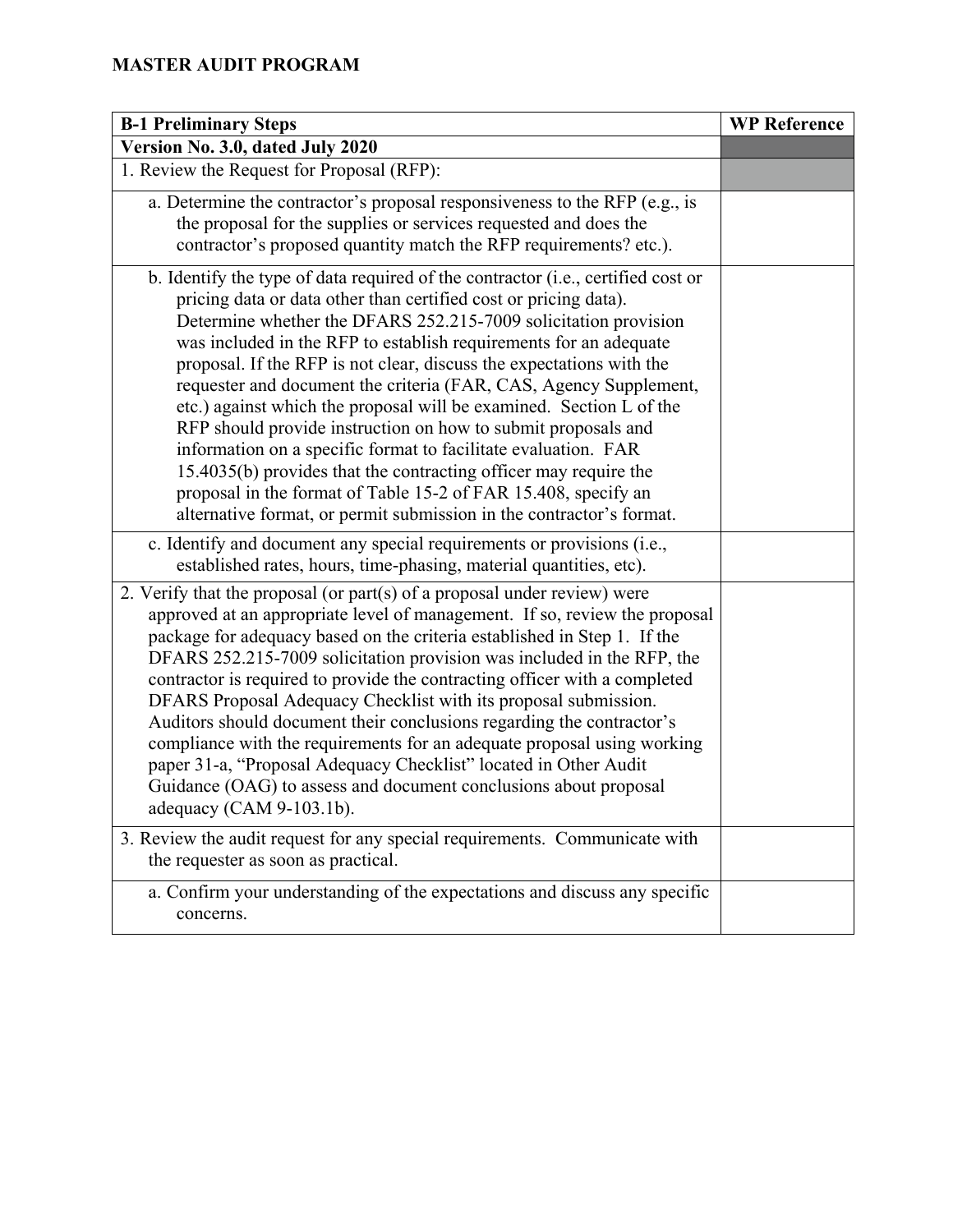| <b>B-1 Preliminary Steps</b>                                                                                                                                                                                                                                                                                                                                                                                                                                                                                                                                                                                                                                                                                                           | <b>WP Reference</b> |
|----------------------------------------------------------------------------------------------------------------------------------------------------------------------------------------------------------------------------------------------------------------------------------------------------------------------------------------------------------------------------------------------------------------------------------------------------------------------------------------------------------------------------------------------------------------------------------------------------------------------------------------------------------------------------------------------------------------------------------------|---------------------|
| b. Discuss with the requester sensitivities and inherent risk factors, such as<br>prior audit findings. If the request for audit is for part of a proposal and<br>based on past experience at the contractor, the team's professional<br>judgment identifies that additional cost areas should be examined, the<br>team should discuss expanded audit coverage and then communicate<br>the recommendation to expand audit coverage to the contracting officer.<br>Conversely, if the team determines a lesser category of audit service<br>will assist the contracting officer, communicate reduced audit coverage.<br>If the contracting officer does not concur, gain an understanding of the<br>reasons and discuss among the team. |                     |
| Contact the cognizant FLA for assistance, if needed. If the contracting<br>officer does not agree to the recommendation to expand or reduce the<br>audit request and the team is not convinced by the contracting officer's<br>reasons, consider elevating the issue to the Region for coordination with<br>the command's Director of Contracts or the equivalent position. Proceed<br>with the audit process for the requested services while coordination is<br>proceeding in other channels. (CAM 9-103.1d(4))                                                                                                                                                                                                                      |                     |
| 4. Notify the appropriate contracting officer the commencement of the risk<br>assessment and that the expected completion date will be provided in the<br>formal acknowledgement once the risk assessment is complete. The<br>acknowledgement process should be performed in accordance with CAM 4-<br>104.                                                                                                                                                                                                                                                                                                                                                                                                                            |                     |
| 5. Coordinate with contractor and obtain a walkthrough of the proposal (or<br>$part(s)$ of a proposal under review) to gain an understanding of the basis of<br>each cost element of the proposal (or part(s) of a proposal under review),<br>the related supporting documentation, and the relevant policies/procedures<br>and processes related to significant cost elements. Invite the cognizant<br>procurement and administrative contracting officers. As part of this<br>walkthrough, require the contractor to identify:                                                                                                                                                                                                       |                     |
| a. Significant subcontracts and the status of its cost or price analyses.<br>Based on this status, perform an initial assessment to identify and<br>request necessary assist audits (WP B-3). The final assessment of<br>assist audit requirements will be performed in WP S.                                                                                                                                                                                                                                                                                                                                                                                                                                                          |                     |
| b. Significant interdivisional work and its basis for estimate. Perform an<br>initial assessment to identify and request necessary assist audits (WP<br>B-3). The final assessment of assist audit requirements will be<br>performed in WP I.                                                                                                                                                                                                                                                                                                                                                                                                                                                                                          |                     |
| 6. Determine the basis of the proposed rates.                                                                                                                                                                                                                                                                                                                                                                                                                                                                                                                                                                                                                                                                                          |                     |
| a. If proposed rates are not based on a FPRA/FPRR and have not been<br>audited, perform audit procedures in WP E-1, N-1, T-1 - No Audited<br>Rates based on the risk assessment as appropriate.                                                                                                                                                                                                                                                                                                                                                                                                                                                                                                                                        |                     |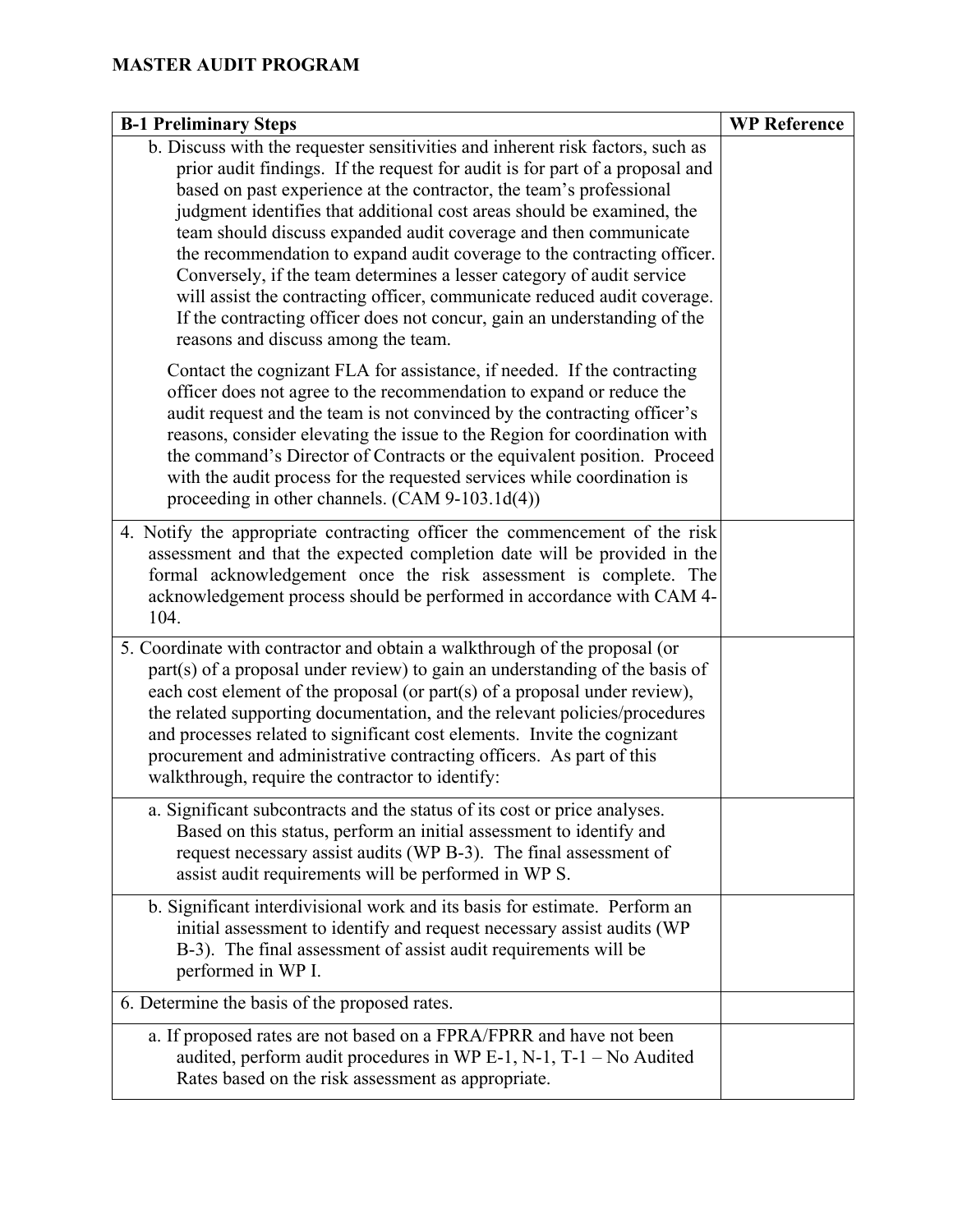| <b>B-1 Preliminary Steps</b>                                                                                                                                                                                                                                                                                                                                                                                        | <b>WP Reference</b> |
|---------------------------------------------------------------------------------------------------------------------------------------------------------------------------------------------------------------------------------------------------------------------------------------------------------------------------------------------------------------------------------------------------------------------|---------------------|
| b. If proposed rates are not based on a FPRA/FPRR and we have<br>completed an audit of the rates (i.e., government rate position<br>developed based on DCAA audit report), perform audit procedures in<br>WP E-1, N-1, T-1 $-$ Audited Rates.                                                                                                                                                                       |                     |
| c. If proposed rates are based on a FPRA/FPRR and we have not<br>completed an audit of the rates that were used as the basis for the<br>FPRA/FPRR, perform audit procedures in WP E-1, N-1, T-1 - $No$<br><b>Audited Rates.</b>                                                                                                                                                                                     |                     |
| d. If proposed rates are based on a FPRA/FPRR and DCAA does not agree<br>with the established rates due to the results of a concurrent or recent<br>examination, the team should discuss and document that the concerns<br>have been elevated appropriately. If the concerns have not been<br>resolved, perform audit procedures in WP E-1, N-1, T-1 -Audited<br>Rates based on the risk assessment as appropriate. |                     |
| e. If proposed rates are based on a FPRA/FPRR and DCAA has no known<br>concerns with the established rates, perform audit procedures in WP E-<br>1, N-1, T-1 – Established Rates by FPRA/FPRR based on your risk<br>assessment as appropriate.                                                                                                                                                                      |                     |
| f. If the proposal includes rates beyond the period covered by audited rates,<br>perform audit procedures in WP E-1, N-1, T-1 - No Audited Rates for<br>the years beyond the audited rates based on the risk assessment as<br>appropriate.                                                                                                                                                                          |                     |
| 7. Assess Materiality. Document the understanding of the proposed basis of<br>each cost element on WP B for each significant cost element of the<br>proposal (or part(s) of a proposal under review). Identify those cost<br>elements that significantly contribute to the total proposed value.                                                                                                                    |                     |
| 8. If the evidence to be obtained during the audit is dependent on computerized<br>information systems, document on WP B-2 the audit work performed that<br>supports reliance on the computer-based evidence. Specifically, document<br>or reference one or more of the following in WP B-2:                                                                                                                        |                     |
| NOTE: When sufficient work will not be performed to determine reliability,<br>qualify the audit report.                                                                                                                                                                                                                                                                                                             |                     |
| a. The audit assignment(s) where the reliability of the data was sufficiently<br>established in other DCAA audits,                                                                                                                                                                                                                                                                                                  |                     |
| b. The procedures/tests that will be performed in this audit to evaluate the<br>subject matter in this audit that will also support reliance on the<br>evidence, and/or                                                                                                                                                                                                                                             |                     |
| c. The tests that will be performed in this audit that will be specifically<br>designed to test the reliability of the computer-based data.                                                                                                                                                                                                                                                                         |                     |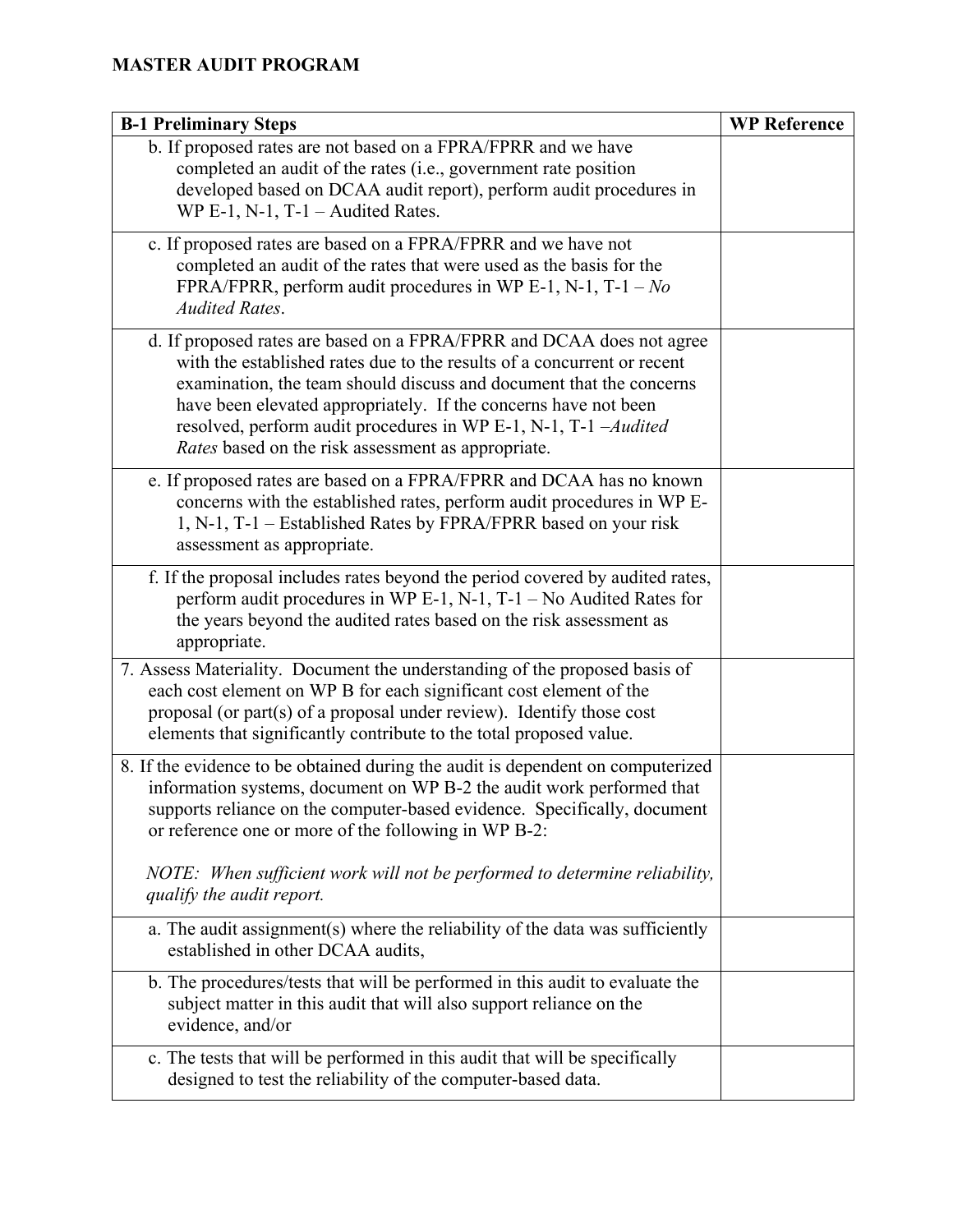| <b>B-1 Preliminary Steps</b>                                                                                                                                                                                                                                                                                                                                                                                                                                         | <b>WP Reference</b> |
|----------------------------------------------------------------------------------------------------------------------------------------------------------------------------------------------------------------------------------------------------------------------------------------------------------------------------------------------------------------------------------------------------------------------------------------------------------------------|---------------------|
| 9. Gain an understanding of the product/service being acquired and related<br>contractor processes to manufacture the product or deliver the service.<br>Identify any significant changes in the contractor's processes that have<br>taken place and consider the potential impact on the proposal and planned<br>audit procedures.                                                                                                                                  |                     |
| 10. Assess any cost avoidance recommendation from operations audits to<br>determine if there is a significant impact on the proposal. (CAM 9-308)                                                                                                                                                                                                                                                                                                                    |                     |
| 11. Review the permanent file to determine whether there are any audit leads<br>affecting the proposal (or part(s) of a proposal under review). If there are<br>applicable audit leads, discuss with the team how they will affect the scope<br>of audit (e.g., the nature, timing, and extent of testing).                                                                                                                                                          |                     |
| 12. Review permanent file to determine if previous audits included findings<br>and recommendations that relate to the subject matter. If there were<br>findings material to the subject matter, document this information in the<br>risk assessment and perform the following procedures:                                                                                                                                                                            |                     |
| a. Ask contractor management if corrective actions were taken to address<br>findings and recommendations reported in previous DCAA audits (e.g.,<br>questioned costs, business system deficiencies, CAS audits) that are<br>relevant to the subject matter of audit. If yes, have contractor explain<br>corrective actions taken and determine if additional audit procedures<br>should be included in the fieldwork to test the corrective actions.<br>(GAGAS 7.13) |                     |
| b. Document the results of the inquiry and the impact of the corrective<br>actions to the subject matter.                                                                                                                                                                                                                                                                                                                                                            |                     |
| 13. Review permanent file to determine if the contractor has previously<br>provided other studies or audits (e.g., summary listing of internal audits or<br>external audit reports) that directly relate to the subject matter. If there are<br>no other studies or audits, document that information in the working papers<br>and perform the procedures below.                                                                                                     |                     |
| a. Ask contractor management if internal audits were performed. If yes,<br>request contractor provide a summary listing of the internal audits that<br>would assist us in understanding and evaluating the efficacy of the<br>internal controls relevant to the subject matter of the audit.                                                                                                                                                                         |                     |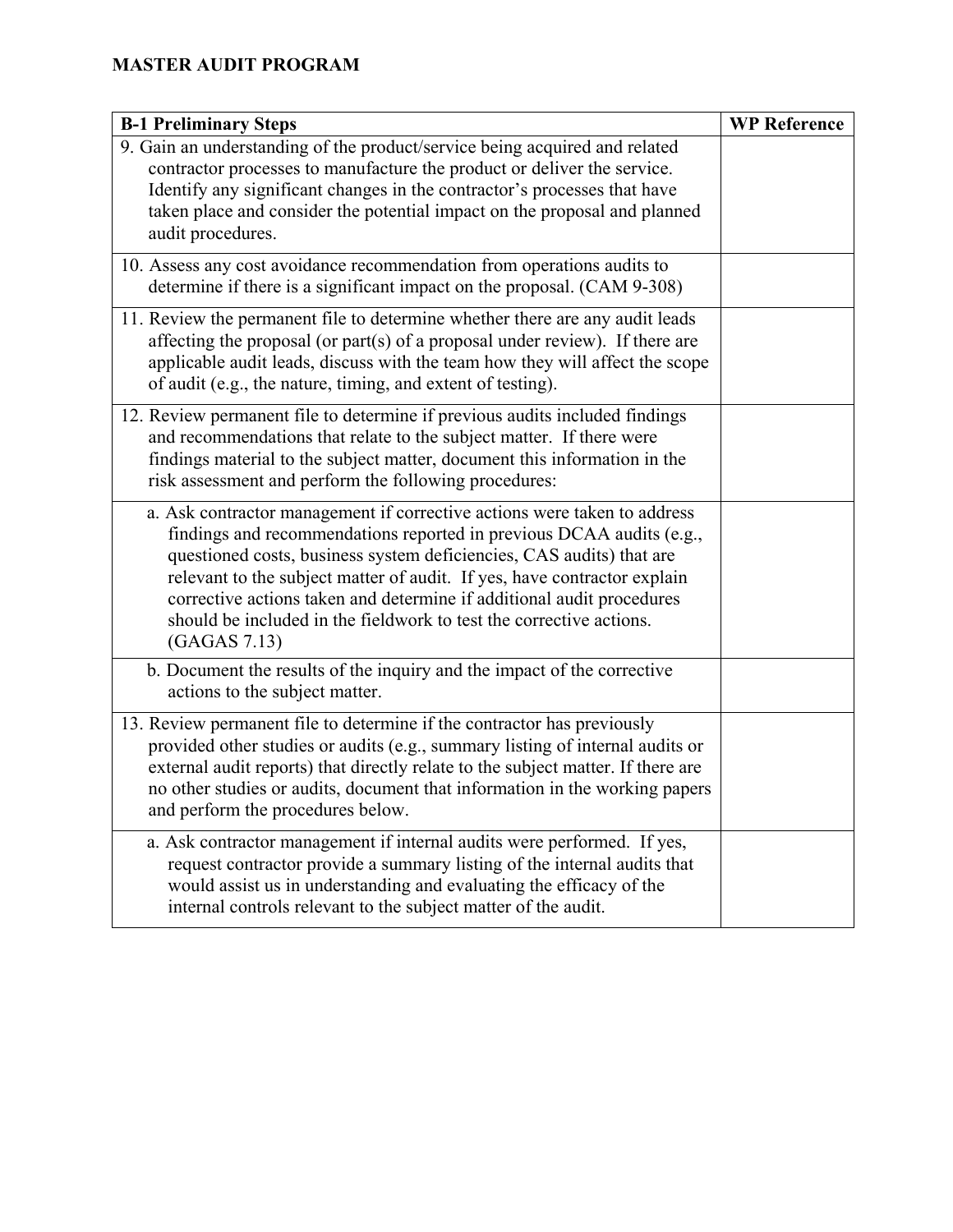| <b>B-1 Preliminary Steps</b>                                                                                                                                                                                                                                                                                                  | <b>WP Reference</b> |
|-------------------------------------------------------------------------------------------------------------------------------------------------------------------------------------------------------------------------------------------------------------------------------------------------------------------------------|---------------------|
| b. If the review of the perm file or the contractor identifies relevant internal<br>audits:                                                                                                                                                                                                                                   |                     |
| Determine if access to these reports is necessary to complete the<br>evaluation of the relevant internal controls to support the risk<br>assessment or audit procedures related to the subject matter of the<br>audit. There must be a nexus between the internal audit reports and<br>the scope of this specific assignment. |                     |
| Document the results of the determination in writing.<br>$\bullet$                                                                                                                                                                                                                                                            |                     |
| If assignment is at a major contractor location, coordinate with the<br>$\bullet$<br>CAD or FAO point of contact (POC) for internal audit reports to<br>request the contractor provide access to the reports.                                                                                                                 |                     |
| If assignment is at a non-major contractor and the FAO does not<br>$\bullet$<br>have a designated POC, the auditor should request the contractor<br>provide access to the internal audit reports.                                                                                                                             |                     |
| The request should include information on how the internal audit<br>$\bullet$<br>report is relevant to the DCAA audit. Place a copy of the request in<br>the assignment administrative working papers.                                                                                                                        |                     |
| c. If the review of the perm file or the contractor identifies relevant other<br>audits or studies:                                                                                                                                                                                                                           |                     |
| Obtain publicly available information for the relevant other<br>Government agency audits (e.g., websites for DoD IG or other IGs,<br>service audit agencies, etc.).                                                                                                                                                           |                     |
| Make appropriate adjustments to your risk assessment and planned<br>$\bullet$<br>procedures based on the reported findings.                                                                                                                                                                                                   |                     |
| d. Document the results of the inquiries including the response received<br>from the contractor for any request for access to internal audit reports. (If<br>access was not granted this should include the contractor's rationale or<br>justification for not granting access).                                              |                     |
| e. Determine if additional audit procedures are needed to respond to<br>identified risk.                                                                                                                                                                                                                                      |                     |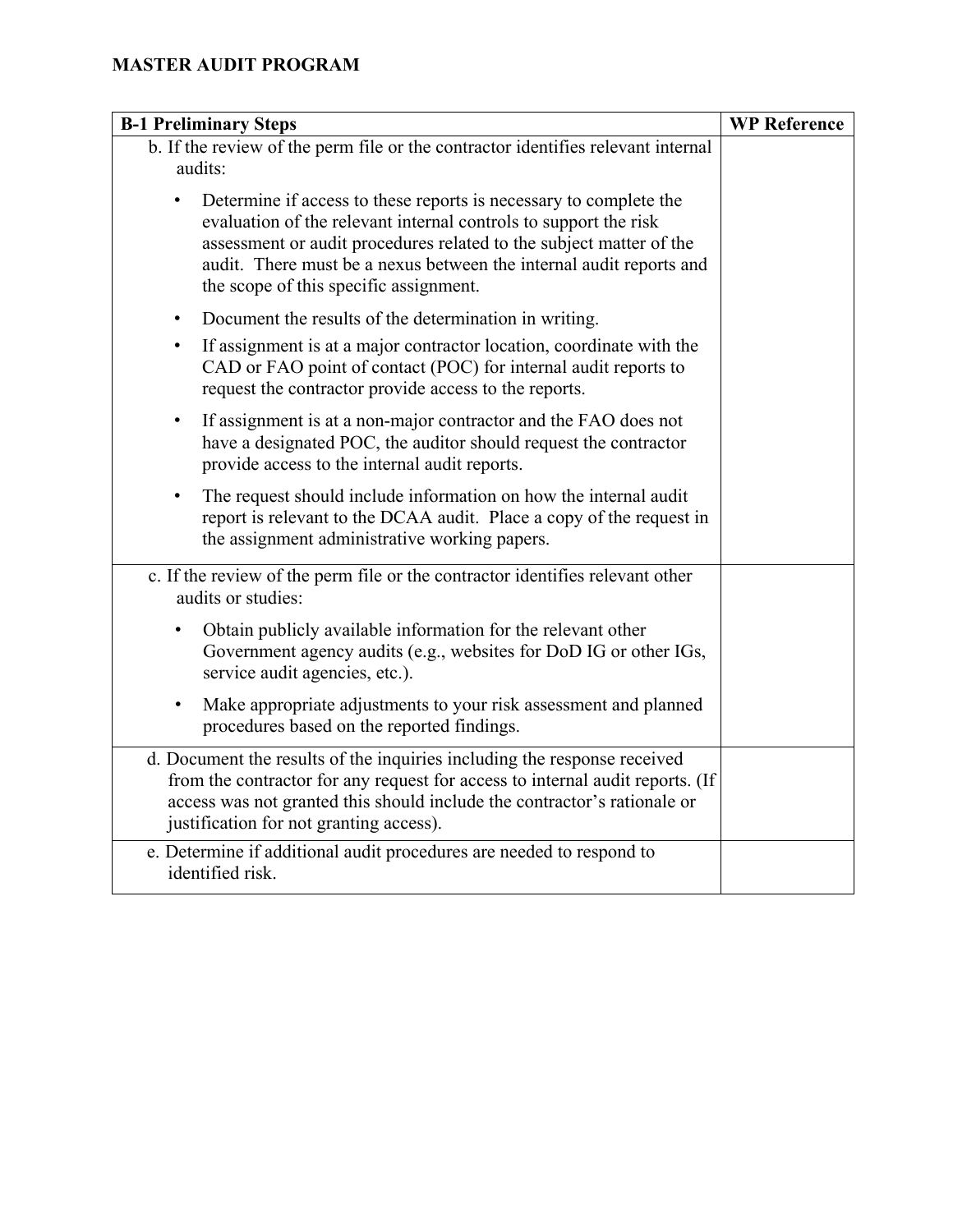| <b>B-1 Preliminary Steps</b>                                                                                                                                                                                                                                                                                                                        | <b>WP</b> Reference |
|-----------------------------------------------------------------------------------------------------------------------------------------------------------------------------------------------------------------------------------------------------------------------------------------------------------------------------------------------------|---------------------|
| 14. During the entrance conference, or other appropriate meeting, make<br>specific inquiries of contractor management and other appropriate parties<br>regarding the following:                                                                                                                                                                     |                     |
| Their knowledge of any actual, suspected, or alleged fraud or<br>a.<br>noncompliance with laws and regulations affecting the period of time<br>corresponding to the subject matter under audit. (AT-C 205.32)                                                                                                                                       |                     |
| b. Whether any investigations or legal proceedings, that are significant to<br>the engagement objectives, have been initiated or are in process with<br>respect to the period of time corresponding to the subject matter.<br>(GAGAS 7.14)                                                                                                          |                     |
| The existence of other audits and studies (performed by other than<br>c.<br>DCAA) that relate to the subject matter under audit. If yes, have the<br>contractor explain the audits and studies performed, any related<br>findings or recommendations, and any contractor corrective actions<br>taken. (GAGAS 7.13)                                  |                     |
| Note: Specifically document in the working papers; the inquiries and the<br>corresponding responses as well as how the responses affect the<br>performance of the engagement.                                                                                                                                                                       |                     |
| 15. Based on the team's understanding of the criteria, subject matter, and the<br>contractor and its environment, hold a planning meeting with the audit<br>team (at a minimum, Supervisor and Auditor) to discuss and identify<br>potential material noncompliances, whether due to error or fraud, that<br>could affect the subject matter.       |                     |
| The discussion should include:                                                                                                                                                                                                                                                                                                                      |                     |
| relevant prior audit experience (e.g., questioned cost, relevant reported<br>$\bullet$<br>accounting system deficiencies),                                                                                                                                                                                                                          |                     |
| relevant aspects of the contractor and its environment,                                                                                                                                                                                                                                                                                             |                     |
| risk of material noncompliance due to fraud (e.g., the extent of<br>financial incentives, pressures to meet budgetary and contractual<br>commitments, and opportunities to commit and conceal fraud).<br>Consider the DoD IG website Fraud Detection Resources for Auditors<br>for common fraud risk factors. Copy link and paste into web browser, |                     |
| other known risk factors identified that could materially affect the<br>٠<br>subject matter, and                                                                                                                                                                                                                                                    |                     |
| the audit team's understanding of relevant key internal controls.                                                                                                                                                                                                                                                                                   |                     |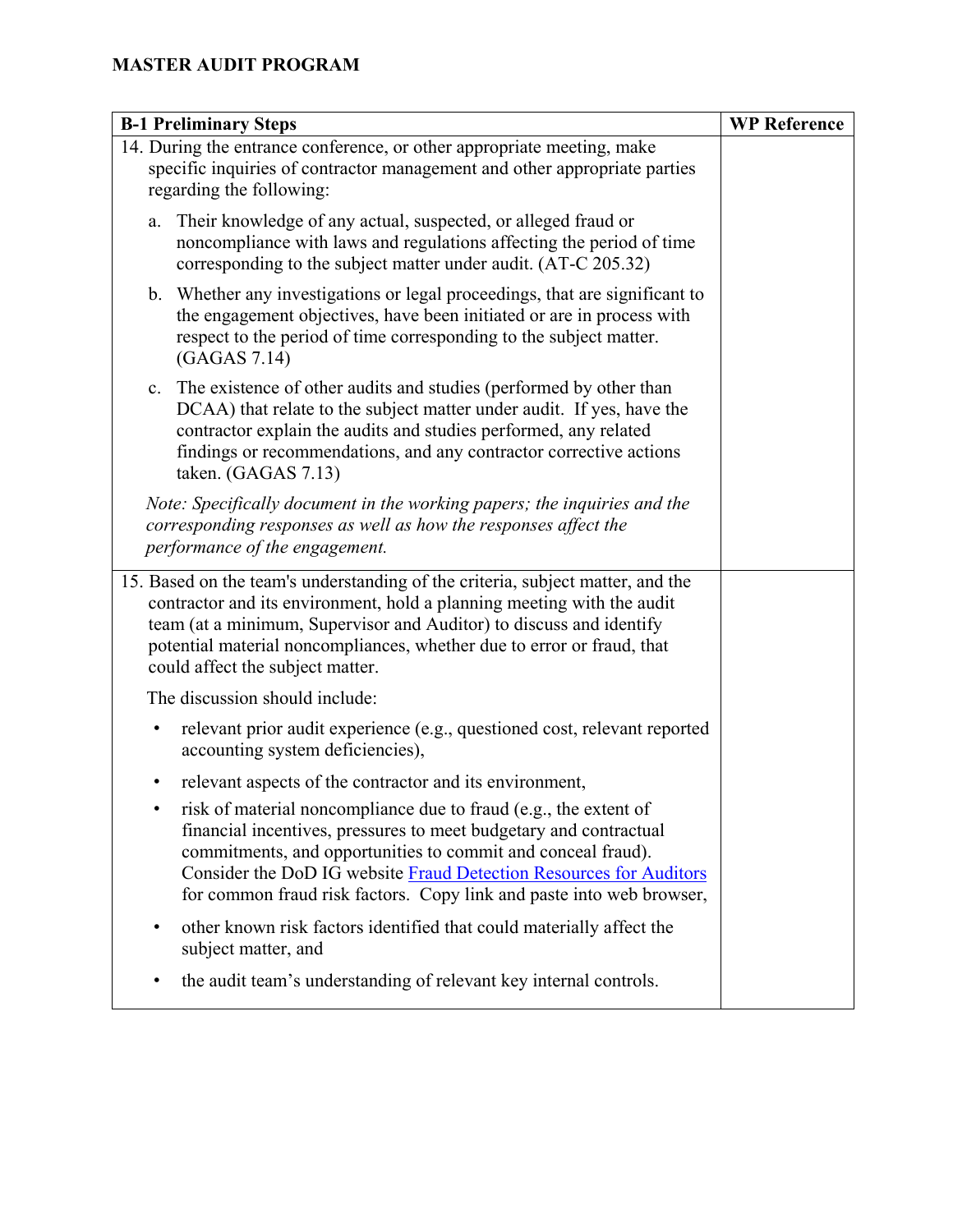| <b>B-1 Preliminary Steps</b>                                                                                                                                                                                                                                                                                                                                                                                                                              | <b>WP Reference</b> |
|-----------------------------------------------------------------------------------------------------------------------------------------------------------------------------------------------------------------------------------------------------------------------------------------------------------------------------------------------------------------------------------------------------------------------------------------------------------|---------------------|
| Document the factors identified that increase the risk of material<br>noncompliance due to error or fraud that could affect the subject matter,<br>and design audit procedures to respond to the increased risk of material<br>noncompliance.                                                                                                                                                                                                             |                     |
| Communication among audit team members should continue as needed<br>throughout the audit regarding the risk of material misstatement and<br>noncompliance due to error or fraud.                                                                                                                                                                                                                                                                          |                     |
| 16. Obtain and document the understanding of the relevant contractor internal<br>controls related to the contractor's proposal using the framework on WP<br>B2 (e.g., estimating, accounting). Auditors should use the walkthrough of<br>the contractor's proposal to the extent possible to obtain this understanding.                                                                                                                                   |                     |
| 17. Conduct an entrance conference. Confirm the team's understanding of<br>how the proposal values were calculated and discuss the availability of<br>required data and personnel necessary to timely support the audit. If a<br>subcontract, obtain the subcontractor's written consent for release of the<br>audit report or reason(s) for not authorizing release. (CAM 10-210.4) If<br>applicable, include a follow up with contractor management on: |                     |
| corrective actions that address previous DCAA audit findings and<br>a.<br>recommendations,                                                                                                                                                                                                                                                                                                                                                                |                     |
| b. other studies or audits that impact the subject matter.                                                                                                                                                                                                                                                                                                                                                                                                |                     |
| 18. Identify and document the need for specialist assistance based on the<br>understanding of the basis of estimate. Considering risk and materiality,<br>prepare a detailed request for specialist assistance if required, and<br>document on WP B-03.                                                                                                                                                                                                   |                     |
| 19. Review and discuss with your supervisor (or if appropriate, the audit team)<br>the overall results of the risk assessment and the audit scope planned in<br>response, including the detailed audit steps. Make any further adjustments<br>to the audit program steps necessary to obtain sufficient evidence to<br>provide a reasonable basis for the conclusion that will be expressed in the<br>audit report.                                       |                     |
| 20. Obtain and document supervisory approval of the risk assessment and the<br>planned scope of examination for each cost element documented in WP B<br>and -01 WPs.                                                                                                                                                                                                                                                                                      |                     |
| 21. Send an final acknowledgment to the contracting officer in accordance<br>with CAM 4-302.                                                                                                                                                                                                                                                                                                                                                              |                     |
| 22. Issue a notification letter to the contractor regarding the audit in<br>accordance with CAM 4-302.3.                                                                                                                                                                                                                                                                                                                                                  |                     |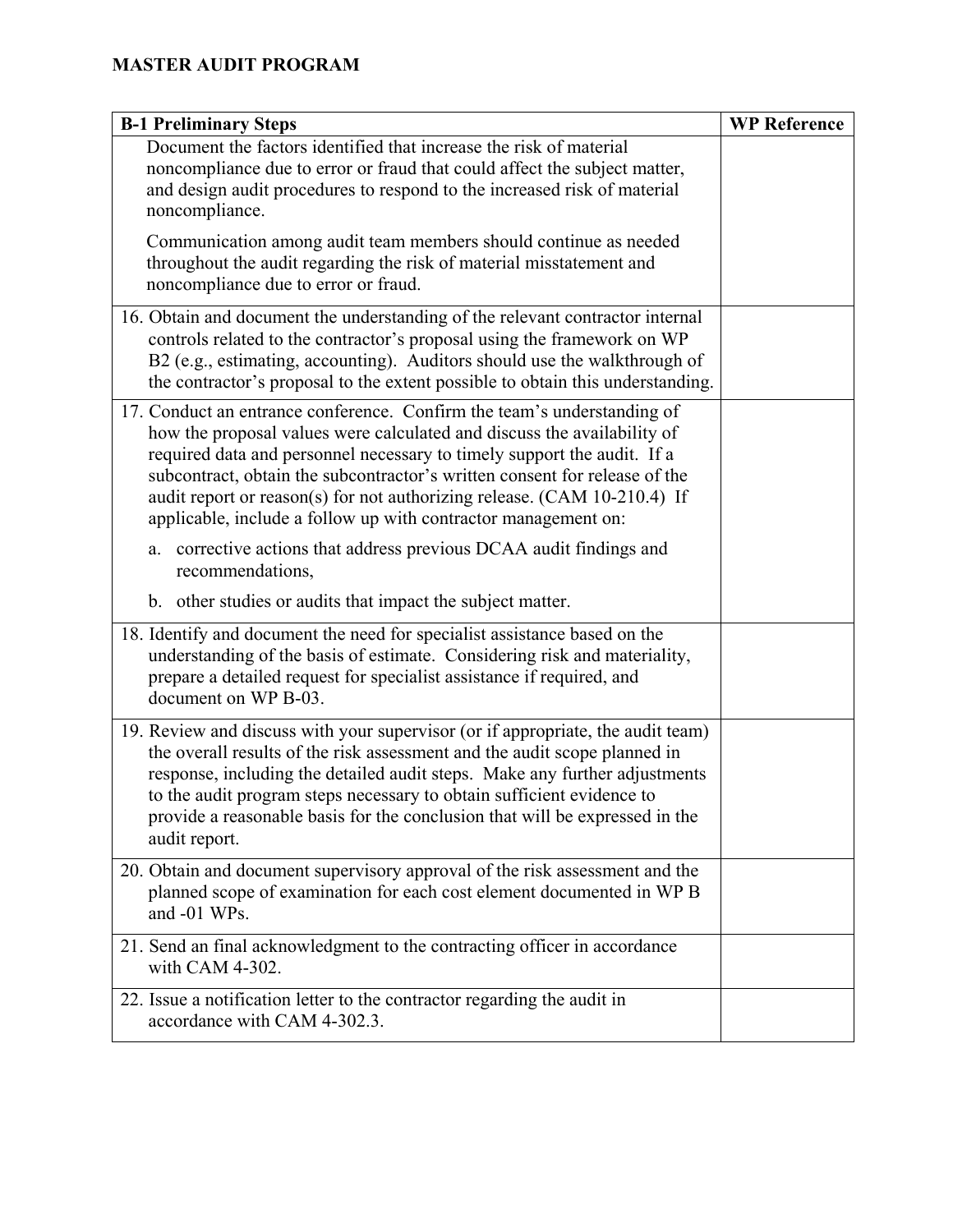| <b>D-1 Summary of Direct Labor Costs</b>                                        | <b>WP Reference</b> |
|---------------------------------------------------------------------------------|---------------------|
| Version No. 3.0, dated July 2020                                                |                     |
| Calculate the questioned cost due to rate (Questioned Rate x Proposed Base),    |                     |
| then calculate the questioned cost due to base using the audit determined rates |                     |
| not questioned (Questioned Base x Audit Determined Rate) and summarize          |                     |
| audit results of labor rates (WP E) and labor hours (WP F and/or WP G).         |                     |

| <b>E-1 Direct Labor Rates - Audited Rates</b>                                                                                                                                                                                                                                                                                                          | <b>WP Reference</b> |
|--------------------------------------------------------------------------------------------------------------------------------------------------------------------------------------------------------------------------------------------------------------------------------------------------------------------------------------------------------|---------------------|
| Version No. 3.0, dated July 2020                                                                                                                                                                                                                                                                                                                       |                     |
| 1. If the RFP requires the contractor to bid labor categories other than the rates<br>that were audited, determine if this results in a potential CAS 401<br>noncompliance.                                                                                                                                                                            |                     |
| 2. Determine if any conditions (e.g., expansion of workforce) exist under which<br>the audited forward pricing labor rates should be modified (CAM 9505.7).<br>If the adjustments to the originally audited rates are significant, the team<br>should discuss the need to supplement the audit report in which we opined<br>on the direct labor rates. |                     |
| 3. Calculate the questioned rates, if applicable.                                                                                                                                                                                                                                                                                                      |                     |
| 4. Document the conclusions, basis of proposed cost and audit evaluation.<br>Then discuss with your supervisor and obtain approval.                                                                                                                                                                                                                    |                     |

| <b>E-1 Direct Labor Rates - Established Rates by FPRA FPRR</b>                  | <b>WP Reference</b> |
|---------------------------------------------------------------------------------|---------------------|
| Version No. 3.0, dated July 2020                                                |                     |
| 1. Trace proposed labor rates to the rates specified in the applicable          |                     |
| FPRA/FPRR and verify proper application of the rates.                           |                     |
| 2. If the RFP requires the contractor to bid labor categories other than those  |                     |
| established, determine if this results in a potential CAS 401 noncompliance.    |                     |
|                                                                                 |                     |
| 3. Determine if any conditions (e.g., expansion of workforce) exist under which |                     |
| the established forward pricing labor rates should be modified (CAM 9-          |                     |
| 505.7). If conclusions differ from any significant rates in the FPRA/FPRR,      |                     |
| the team should discuss the need to coordinate with the administrative          |                     |
| contracting officer and the potential need to recommend withdrawing from        |                     |
| the FPRA/FPRR. CAM 9-1203                                                       |                     |
| 4. Document the conclusions, basis of proposed cost and audit evaluation.       |                     |
| Then discuss with your supervisor and obtain approval.                          |                     |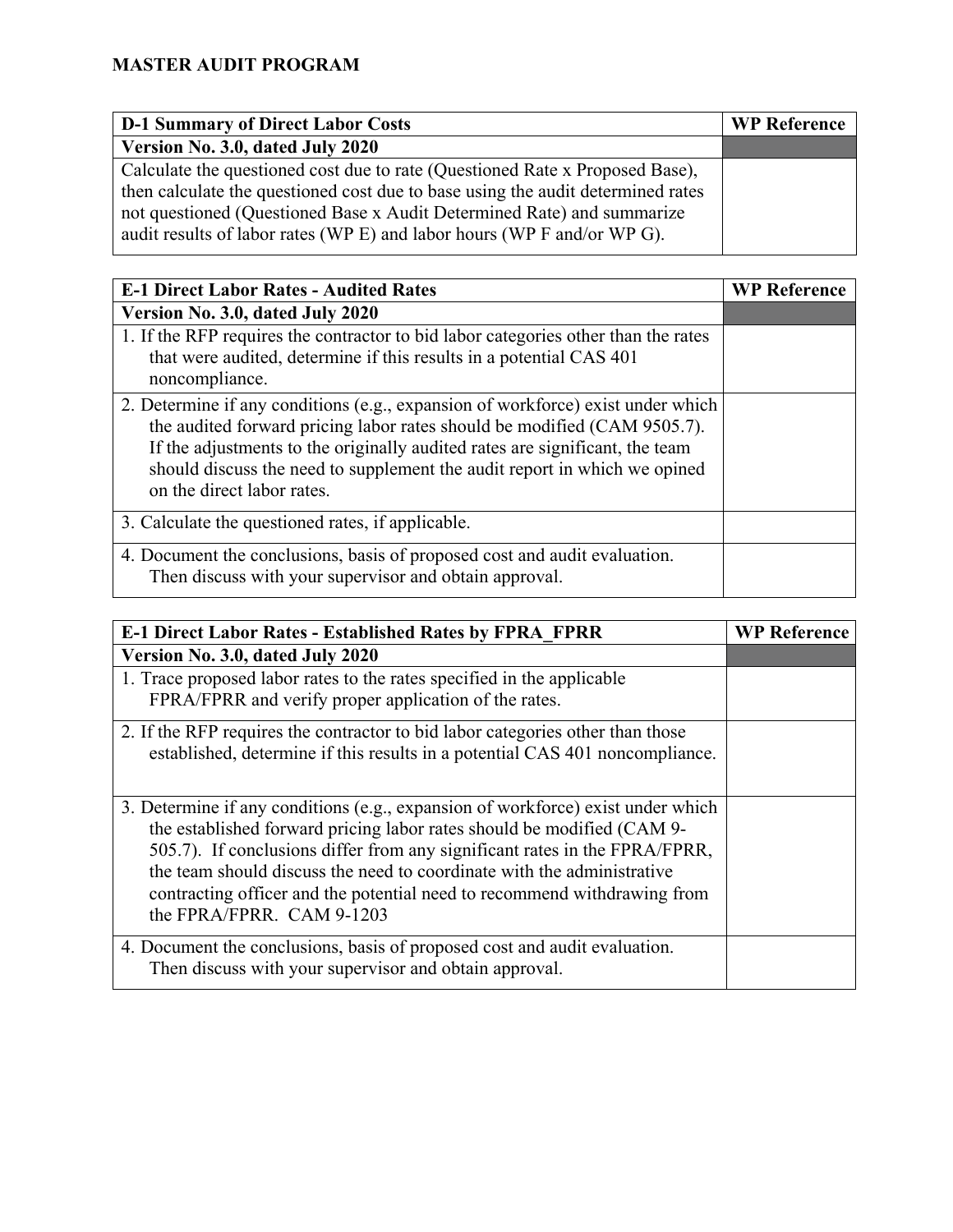| <b>E-1 Direct Labor Rates - No Audited Rates</b>                                                                                                                                                                                                                                                                                                                                                             | <b>WP Reference</b> |
|--------------------------------------------------------------------------------------------------------------------------------------------------------------------------------------------------------------------------------------------------------------------------------------------------------------------------------------------------------------------------------------------------------------|---------------------|
| Version No. 3.0, dated July 2020                                                                                                                                                                                                                                                                                                                                                                             |                     |
| 1. Consider the addition of any appropriate audit steps from the 23000 Rate<br>Review audit program.                                                                                                                                                                                                                                                                                                         |                     |
| 2. Document your understanding of the basis of the proposed rates and<br>contractor assertions that the proposed rates are reasonable (i.e., consistent<br>with the current labor market). See step 5 below.                                                                                                                                                                                                 |                     |
| 3. Determine if the proposed direct labor rates are classified consistent with<br>established/disclosed practices (CAS 401/CAS 402/FAR 31.202 and<br>$31.203(a)$ ).                                                                                                                                                                                                                                          |                     |
| 4. Evaluate the contractor's method of developing the proposed rates (see<br>CAM 9-505).                                                                                                                                                                                                                                                                                                                     |                     |
| 5. If historical data is used to support the basis of estimate, perform substantive<br>audit procedures to determine if the historical data is in reasonable<br>compliance with FAR Part 31 and, if applicable, CAS. The substantive<br>audit procedures may be documented in this assignment or previously<br>completed assignments by reference.                                                           |                     |
| 6. Evaluate the proposed base labor rates by for reasonableness by performing<br>comparisons to appropriate labor markets (market pricing). Consider the<br>following in determining reasonableness:                                                                                                                                                                                                         |                     |
| Contractor's market pricing based on survey data;<br>$\bullet$                                                                                                                                                                                                                                                                                                                                               |                     |
| Prior reviews of compensation rates and/or pay levels including system<br>$\bullet$<br>audits, if applicable;                                                                                                                                                                                                                                                                                                |                     |
| The contractor's other practices for establishing compensation;<br>$\bullet$<br>Independent survey data;<br>٠                                                                                                                                                                                                                                                                                                |                     |
| Comparison to other published wage data such as Wage<br>٠<br>Determinations, Rates of Bargaining Unit Employees, etc.                                                                                                                                                                                                                                                                                        |                     |
| If required, contact the FAO/Regional point of contact or Mid-Atlantic<br>Compensation Team for guidance and assistance in determining the<br>reasonableness of the proposed labor rates. The Mid-Atlantic<br>Compensation Team and most regions have access to surveys that include<br>compensation market data, and have experience related to determining the<br>reasonableness of proposed compensation. |                     |
| Note: Compensation pursuant to labor-management agreements<br>(bargaining unit employees) will not be tested for reasonableness under<br>FAR 31.205-6(b)(2). See CAM 6-413.1.                                                                                                                                                                                                                                |                     |
| 7. Evaluate the proposed escalation factors with consideration given to escalation<br>history, management approved plans, forecasted economic conditions, etc.                                                                                                                                                                                                                                               |                     |
| 8. Calculate the questioned rates, if applicable.                                                                                                                                                                                                                                                                                                                                                            |                     |
| 9. Document the conclusions, basis of proposed cost and audit evaluation. Discuss<br>with your supervisor and obtain approval.                                                                                                                                                                                                                                                                               |                     |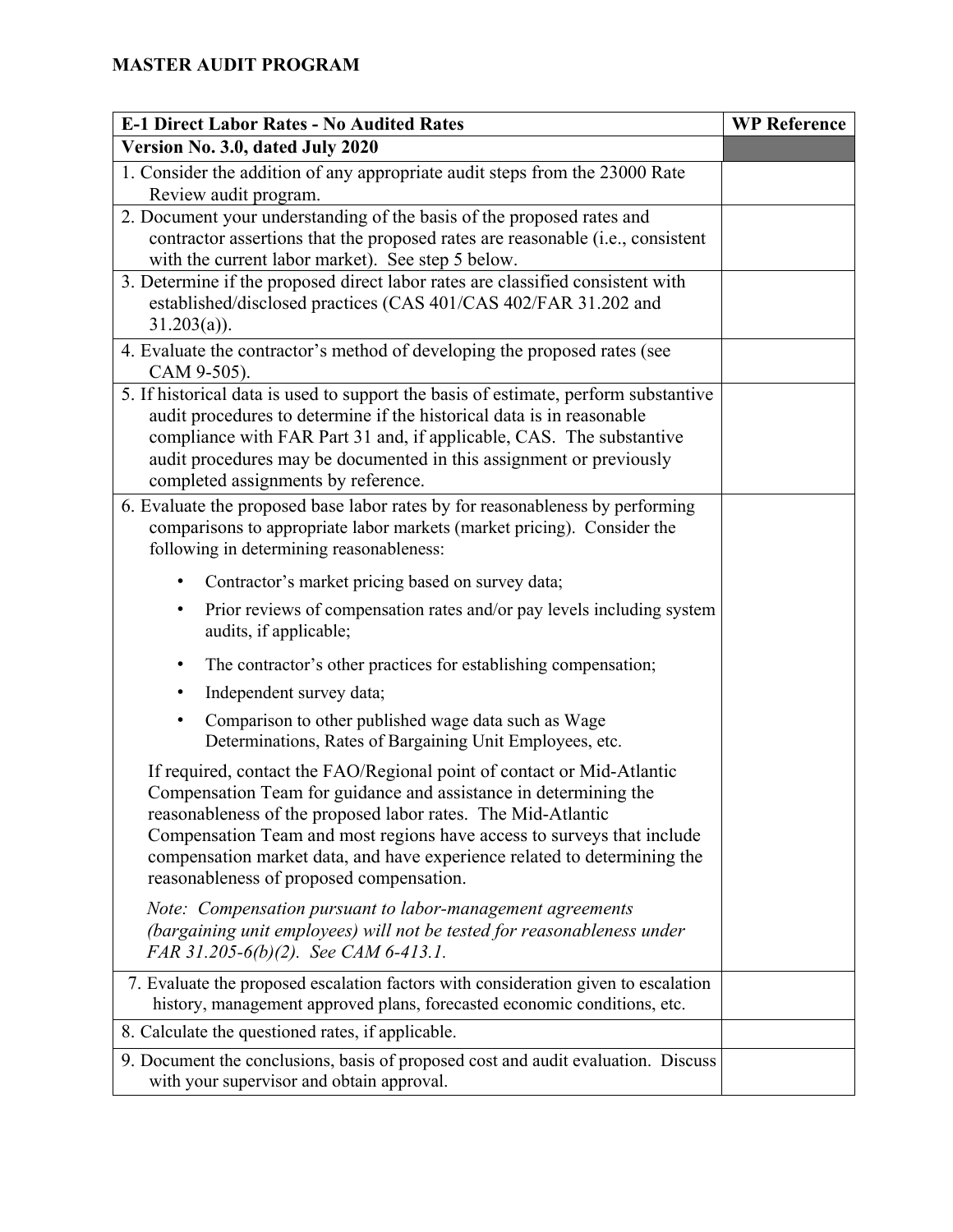| <b>F-1 Direct Labor Hours</b>                                                                                                                                                                                                                                                                                                                                                                                                                                                                             | <b>WP Reference</b> |
|-----------------------------------------------------------------------------------------------------------------------------------------------------------------------------------------------------------------------------------------------------------------------------------------------------------------------------------------------------------------------------------------------------------------------------------------------------------------------------------------------------------|---------------------|
| Version No. 3.0, dated July 2020                                                                                                                                                                                                                                                                                                                                                                                                                                                                          |                     |
| 1. Document your understanding of the basis of the proposed labor hours (see<br>CAM 9-503).                                                                                                                                                                                                                                                                                                                                                                                                               |                     |
| 2. Refer to CAM Appendix B-102 in determining whether to request specialist<br>assistance, and if needed, to formulate the questions to be addressed by the<br>specialist.                                                                                                                                                                                                                                                                                                                                |                     |
| 3. Evaluate the contractor's method for estimating each significant class of direct<br>labor hours (see CAM 9-502 and Appendix B-406):                                                                                                                                                                                                                                                                                                                                                                    |                     |
| a. Determine the suitability of historical data for making estimates (i.e.,<br>accurate, reliable, and representative.) If the contractor did not identify<br>relevant historical labor hours in its basis of estimate, determine if the labor<br>proposed is identical or similar to a completed or in-process contract. If<br>suitable history is discovered, compare the proposed labor hours with the<br>historical hours taking into consideration the effect of cumulative<br>learning/improvement. |                     |
| b. If historical data is used to support the basis of estimate, perform substantive<br>audit procedures to determine if the historical data is in reasonable<br>compliance with FAR Part 31 and, if applicable, CAS. The substantive<br>audit procedures may be documented in this assignment or previously<br>completed assignments by reference.                                                                                                                                                        |                     |
| c. Determine if the proposed direct labor hours are classified consistent with<br>established/disclosed practices (CAS 401/CAS 402/FAR 31.202 and<br>$31.203(a)$ ).                                                                                                                                                                                                                                                                                                                                       |                     |
| d. Select a representative sample of proposed direct labor hours in the basis of<br>estimate and trace to the underlying data identified by the contractor.<br>Evaluate the reasonableness of the estimate. Perform analytical procedures<br>to determine if the proposed estimating method has yielded reasonably<br>accurate estimates.                                                                                                                                                                 |                     |
| e. If appropriate, apply QM techniques, such as improvement curves, trend or<br>regression analysis techniques.                                                                                                                                                                                                                                                                                                                                                                                           |                     |
| f. Compare experienced labor mix and hours with proposed labor mix and<br>hours.                                                                                                                                                                                                                                                                                                                                                                                                                          |                     |
| 4. Incorporate results of the specialist assistance, if applicable.                                                                                                                                                                                                                                                                                                                                                                                                                                       |                     |
| 5. Calculate the questioned hours, if applicable.                                                                                                                                                                                                                                                                                                                                                                                                                                                         |                     |
| 6. Document the conclusions, basis of proposed cost and audit evaluation. Then<br>discuss with your supervisor and obtain approval.                                                                                                                                                                                                                                                                                                                                                                       |                     |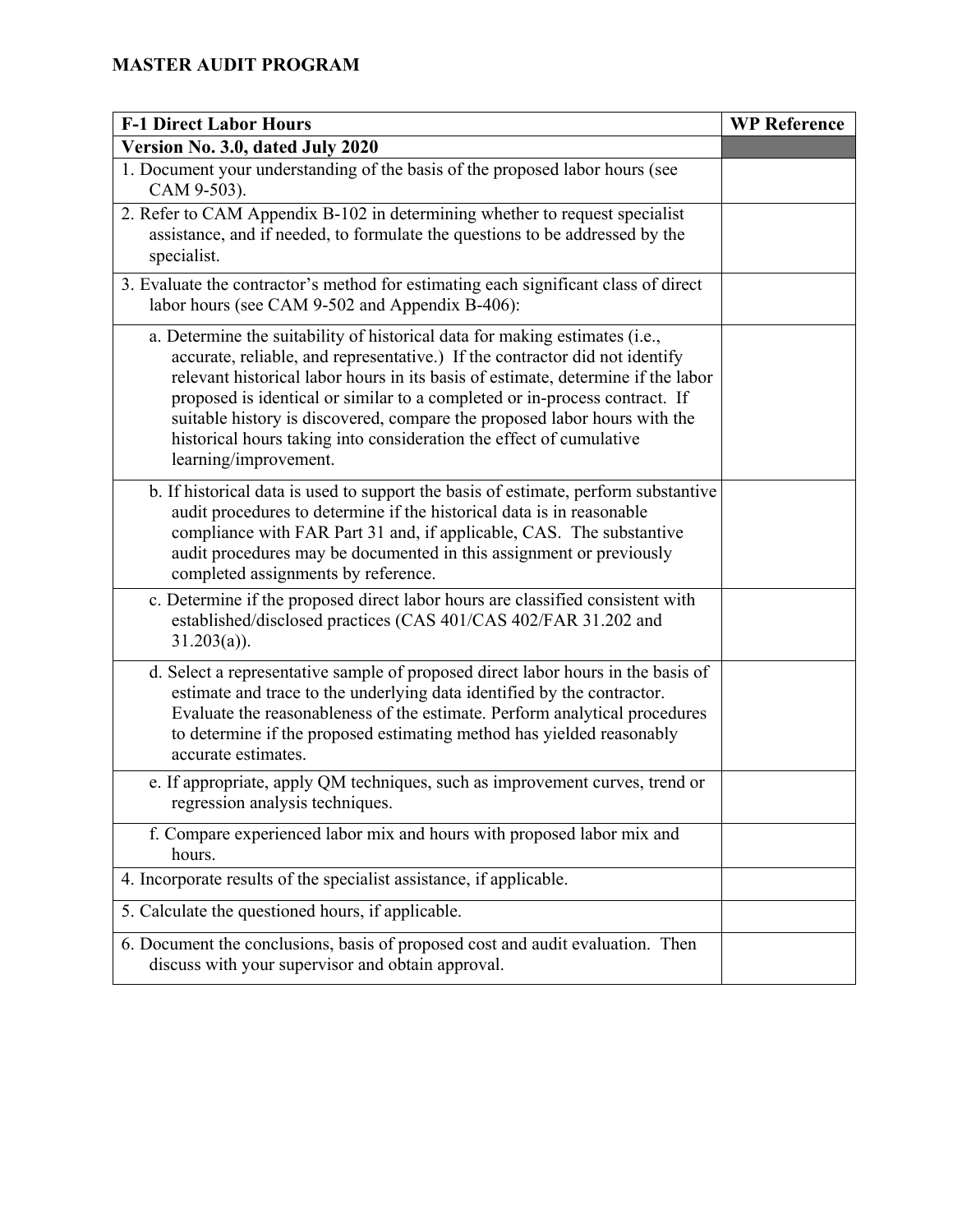| <b>G-1 Cost Estimates - Based on Standard Costs</b>                                                                                                                                                                                                                                                                                                                                    | <b>WP Reference</b> |
|----------------------------------------------------------------------------------------------------------------------------------------------------------------------------------------------------------------------------------------------------------------------------------------------------------------------------------------------------------------------------------------|---------------------|
| Version No. 3.0, dated July 2020                                                                                                                                                                                                                                                                                                                                                       |                     |
| 1. Document your understanding of the basis of the proposed standard<br>cost/hours including the frequency at which standards are adjusted and the<br>task level at which variances are accumulated and how they are distributed.<br>$(CAM 9-314, 6-411, 8-407)$                                                                                                                       |                     |
| 2. Refer to CAM Appendix B-102 in determining whether to request specialist<br>assistance, and if needed, to formulate the questions to be addressed by the<br>specialist.                                                                                                                                                                                                             |                     |
| 3. Evaluate the contractor's method for estimating cost based on standards as<br>well as the impact of variances (see CAM Appendix B-407.2h and 8407.1).                                                                                                                                                                                                                               |                     |
| a. If variances are relatively significant, assess the risk that standards are set<br>artificially low for some labor tasks, particularly those in which<br>government products or services have little participation (i.e., standards<br>set relatively low for labor tasks predominately used for commercial<br>contracts creating a variance that is shared by all contract types). |                     |
| b. Determine if the proposed direct labor hours are classified consistent with<br>established/disclosed practices (CAS 401/CAS 402/FAR 31.202 and<br>$31.203(a)$ ).                                                                                                                                                                                                                    |                     |
| c. Trace a representative sample of proposed standards to the underlying<br>reports and records identified by the contractor (e.g., management<br>approved published labor standards, routing sheets).                                                                                                                                                                                 |                     |
| 4. Incorporate the results of the specialist assistance, if applicable.                                                                                                                                                                                                                                                                                                                |                     |
| 5. Calculate the questioned hours, if applicable.                                                                                                                                                                                                                                                                                                                                      |                     |
| 6. Document the conclusions, basis of proposed cost and audit evaluation. Then<br>discuss with your supervisor and obtain approval.                                                                                                                                                                                                                                                    |                     |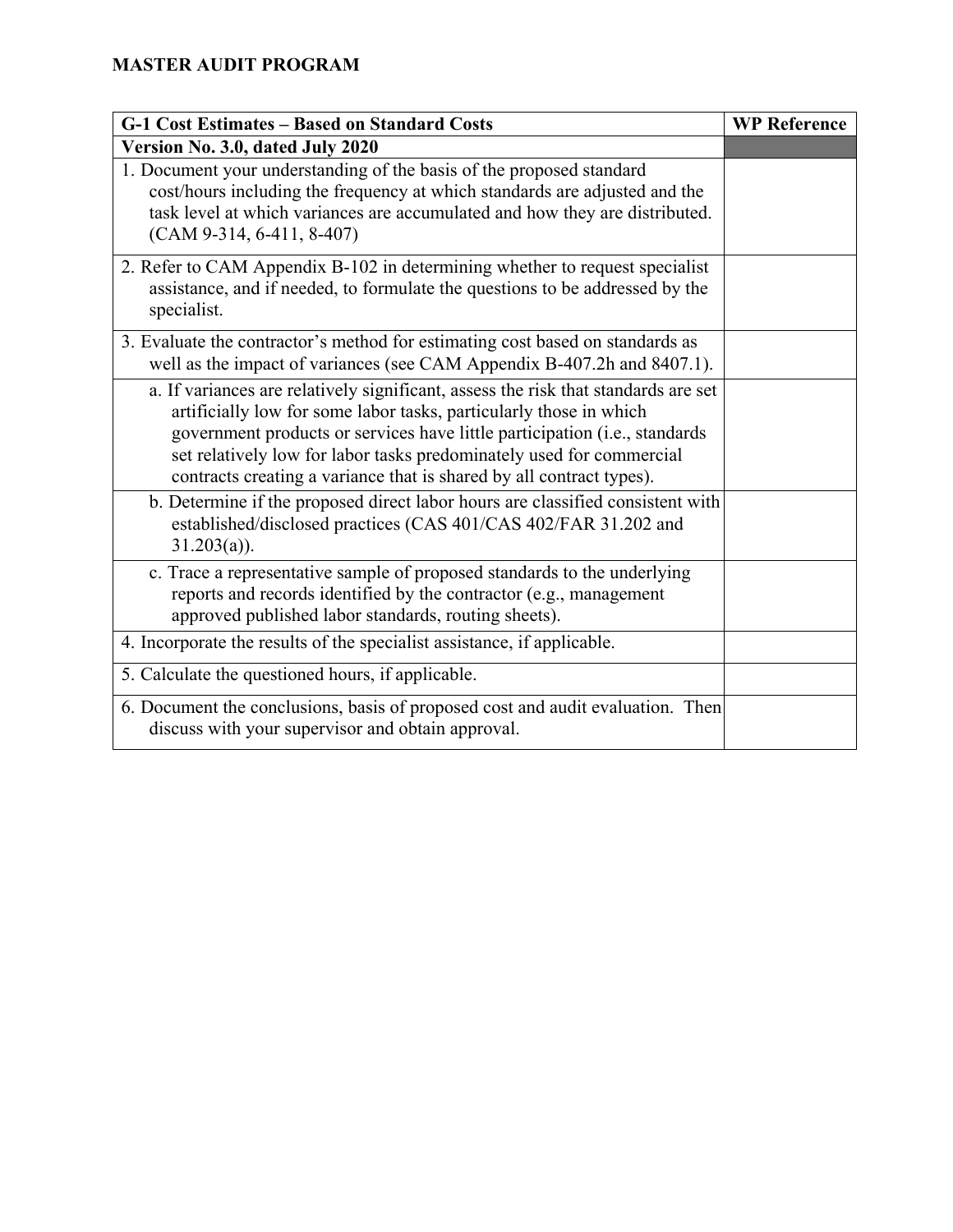| <b>I-1 Interorganizational Work Orders</b>                                                                                                                                                                                                                                                                                                                                                                            | <b>WP Reference</b> |
|-----------------------------------------------------------------------------------------------------------------------------------------------------------------------------------------------------------------------------------------------------------------------------------------------------------------------------------------------------------------------------------------------------------------------|---------------------|
| Version No. 3.0, dated July 2020                                                                                                                                                                                                                                                                                                                                                                                      |                     |
| Intracompany Work Orders (CAM 9-105)                                                                                                                                                                                                                                                                                                                                                                                  |                     |
| 1. Analyze the consolidated bill of material (BOM) that supports the proposal<br>to determine what costs will be covered under the material (Section M),<br>subcontract (Section S), and interdivisional (Section I) (see CAM 9-403).                                                                                                                                                                                 |                     |
| 2. Determine whether the transfers are based on price or cost.                                                                                                                                                                                                                                                                                                                                                        |                     |
| 3. Transfers Based on Price. Determine if the requirements of FAR<br>31.20526(e) are met:                                                                                                                                                                                                                                                                                                                             |                     |
| a. It is the established practice of the transferring organization to price<br>inter-organizational transfers at other than cost;                                                                                                                                                                                                                                                                                     |                     |
| b. The item being transferred qualifies for an exception to the certified cost<br>or pricing data requirement outlined in FAR 15.403-1(b)); and                                                                                                                                                                                                                                                                       |                     |
| c. The price is fair and reasonable and the best value is obtained.                                                                                                                                                                                                                                                                                                                                                   |                     |
| 4. Transfers Based on Cost. Verify that the data required by the FAR 15.408,<br>Table 15-2, are adequately provided. If an audit of the proposed inter-<br>organizational amount requires field pricing support at another segment<br>location, an appropriate request for assist audit services should be issued to<br>the auditors at the inter-organizational location based on the documented<br>risk assessment. |                     |
| 5. Review and evaluate significant contractor make-or-buy decision<br>documentation (CAM 9-405).                                                                                                                                                                                                                                                                                                                      |                     |
| 6. Incorporate the results of any assist audits received.                                                                                                                                                                                                                                                                                                                                                             |                     |
| 7. Calculate the questioned Intracompany Work Order costs, if applicable.                                                                                                                                                                                                                                                                                                                                             |                     |
| 8. Document the conclusions, basis of proposed cost and audit evaluation.<br>Then discuss with your supervisor and obtain approval.                                                                                                                                                                                                                                                                                   |                     |

| <b>M-1 Direct Material</b>                                                                                                                                                                                                             | <b>WP</b> Reference |
|----------------------------------------------------------------------------------------------------------------------------------------------------------------------------------------------------------------------------------------|---------------------|
| Version No. 3.0, dated July 2020                                                                                                                                                                                                       |                     |
| 1. Consider the use of statistical sampling or improvement curve techniques, if<br>appropriate (CAM 4-600 and CAM 9-408).                                                                                                              |                     |
| 2. Analyze the consolidated bill of material (BOM) that supports the proposal<br>to determine what costs will be covered under the material, subcontract and<br>interdivisional WP M, S, $\&$ I sections respectively (see CAM 9-403). |                     |
| NOTE: When certified cost or pricing data are required/submitted by the<br>vendor/subcontractor, also refer to audit steps in Section S, Subcontracts.                                                                                 |                     |
| 3. Document your understanding of the basis of the prices, kinds, and quantities<br>of material underlying the proposed cost. (CAM 9-400)                                                                                              |                     |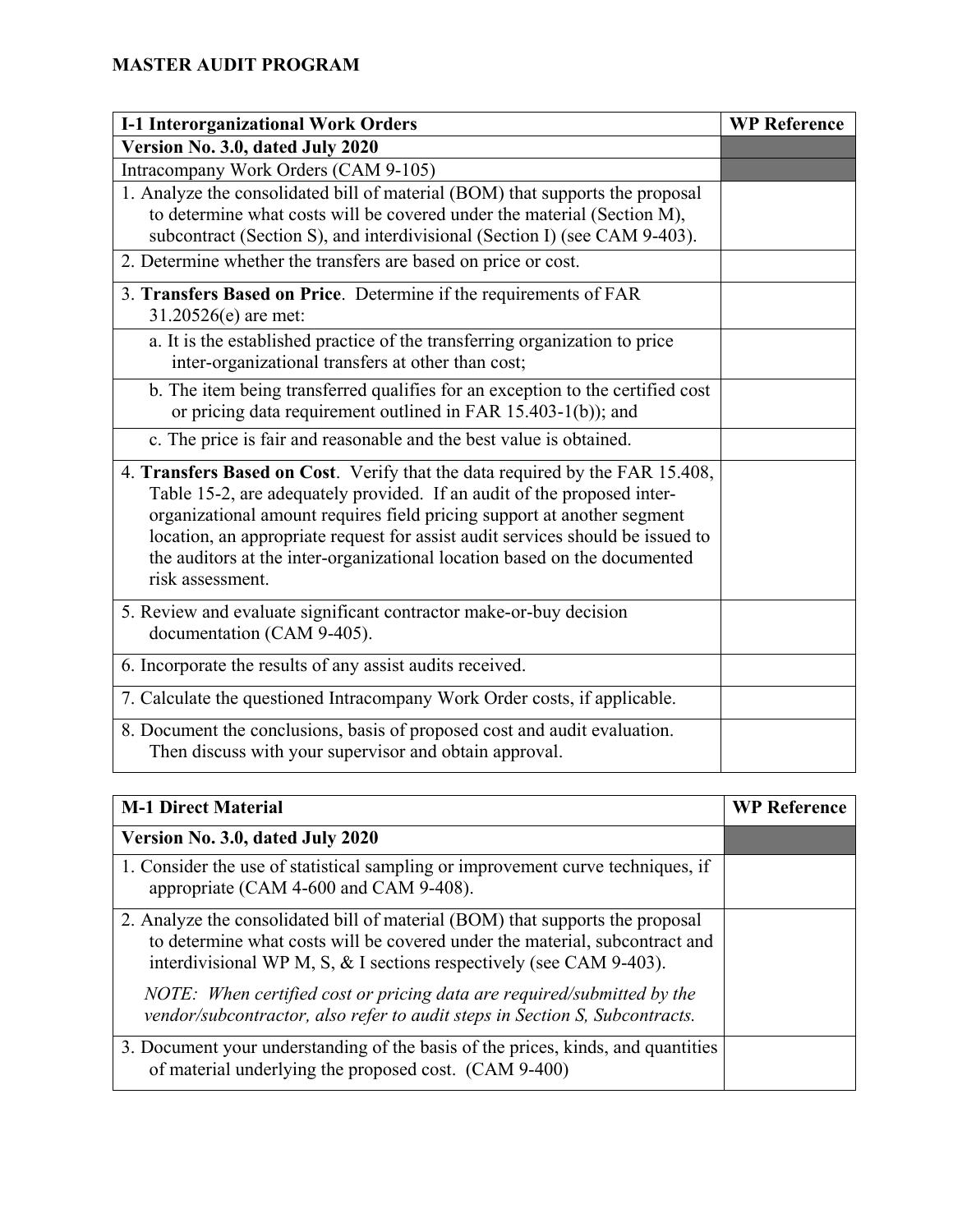| <b>M-1 Direct Material</b>                                                                                                                                                                                                                                                                                                                                                                                                                                                                        | <b>WP Reference</b> |
|---------------------------------------------------------------------------------------------------------------------------------------------------------------------------------------------------------------------------------------------------------------------------------------------------------------------------------------------------------------------------------------------------------------------------------------------------------------------------------------------------|---------------------|
| 4. Refer to CAM Appendix B-102 in determining whether to request specialist<br>assistance, and if needed, to formulate the questions to be addressed by the<br>specialist.                                                                                                                                                                                                                                                                                                                        |                     |
| 5. Verify proposed direct materials, including any significant additive factors<br>(e.g., scrap, rework, spoilage), are classified in a manner consistent with<br>established/disclosed practices and no proposed direct cost is also being<br>proposed as an indirect cost (CAS 401/CAS 402/FAR 31.202 and<br>$31.203(a)$ ).                                                                                                                                                                     |                     |
| 6. Evaluate the support (e.g., history, engineering estimate, etc.) for any<br>significant additive factors (e.g., scrap, rework, spoilage), if the rates were<br>not already audited in a rates and factors review.                                                                                                                                                                                                                                                                              |                     |
| 7. If historical data is used to support the basis of estimate, perform substantive<br>audit procedures to determine if the historical data is in reasonable<br>compliance with FAR Part 31 and, if applicable, CAS. The substantive<br>audit procedures may be documented in this assignment or previously<br>completed assignments by reference.                                                                                                                                                |                     |
| 8. Trace a representative sample of items of the proposed quantities on the<br>BOM to supporting documents (e.g., RFP, engineering drawings, etc.).                                                                                                                                                                                                                                                                                                                                               |                     |
| 9. Test a representative sample of proposed unit prices listed on the BOM (see<br>CAM 9-404). Verify that proposed unit prices take into account reasonably<br>anticipated discounts, including quantity and prompt payment discounts.<br>Verify proper handling of minimum buys, potential quote decrements (due<br>to potential negotiated reductions), availability of parts in current inventory<br>(inventory price could be lower), adequate competition, and contractor<br>price analysis. |                     |
| 10. Review and evaluate significant contractor make-or-buy decision<br>documentation (CAM 9-405).                                                                                                                                                                                                                                                                                                                                                                                                 |                     |
| 11. Identify any significant estimates based on a Long Term Agreement (LTA)<br>and design appropriate evaluation steps (CAM 9-406.3). Consider<br>comparing LTA unit prices to actual unit prices paid during the agreement.                                                                                                                                                                                                                                                                      |                     |
| 12. Evaluate proposed escalation with consideration given to escalation history,<br>management-approved plans, forecasted economic conditions, etc. Also,<br>determine that the escalation is calculated in a manner that properly reflects<br>the expected purchase date of the material.                                                                                                                                                                                                        |                     |
| 13. Incorporate the results of the specialist assistance, if applicable.                                                                                                                                                                                                                                                                                                                                                                                                                          |                     |
| 14. Calculate the questioned material costs, if applicable.                                                                                                                                                                                                                                                                                                                                                                                                                                       |                     |
| 15. Document the conclusions, basis of proposed cost and audit evaluation.<br>Then discuss with your supervisor and obtain approval.                                                                                                                                                                                                                                                                                                                                                              |                     |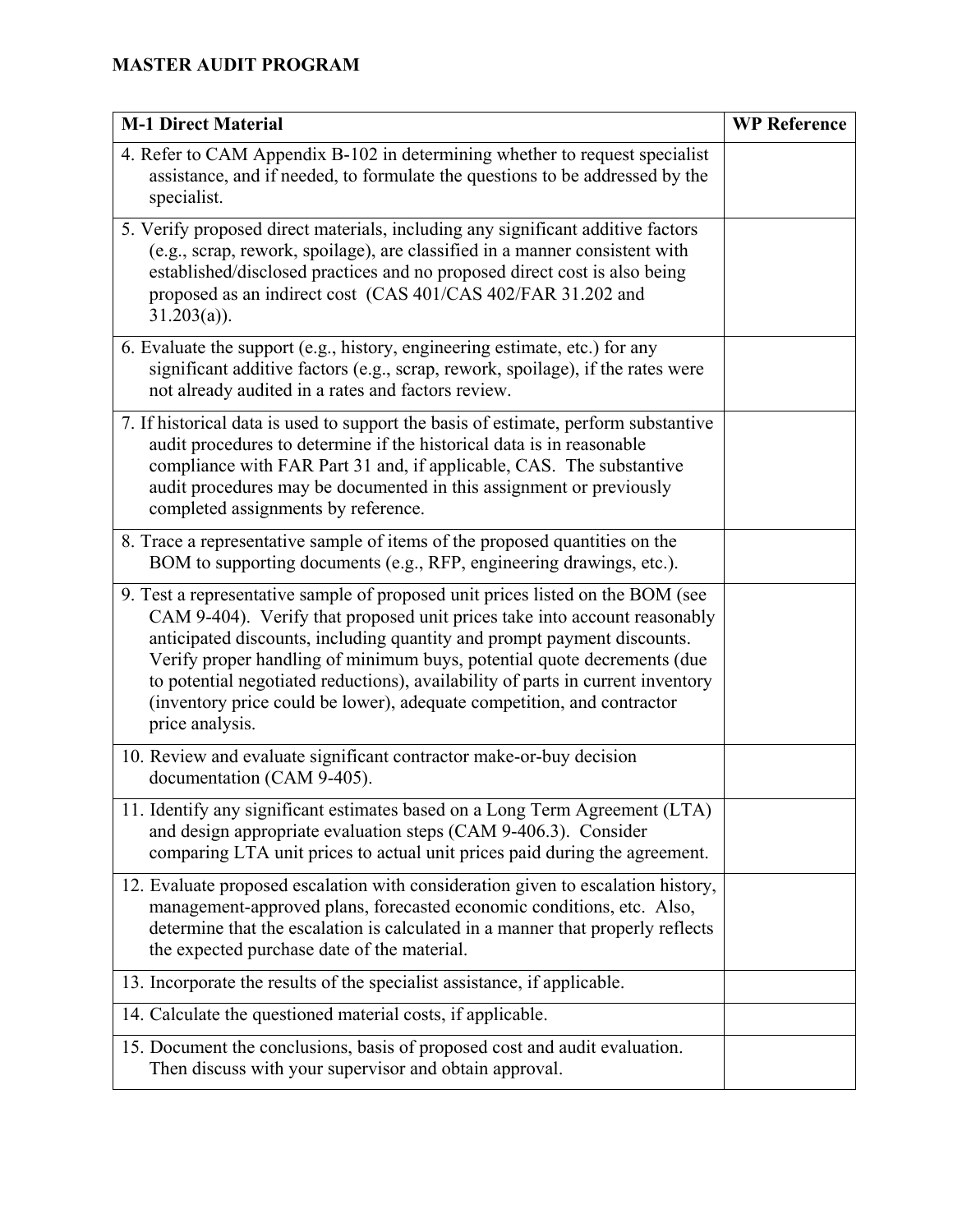| N-1 Indirect Rates - Audited Rates                                                                                                                                                                                                                                                                                                                                                                                                                                                 | <b>WP Reference</b> |
|------------------------------------------------------------------------------------------------------------------------------------------------------------------------------------------------------------------------------------------------------------------------------------------------------------------------------------------------------------------------------------------------------------------------------------------------------------------------------------|---------------------|
| Version No. 3.0, dated July 2020                                                                                                                                                                                                                                                                                                                                                                                                                                                   |                     |
| 1. If the RFP requires the contractor to use indirect rates other than those that<br>were audited, determine if this results in a potential CAS 401<br>noncompliance.                                                                                                                                                                                                                                                                                                              |                     |
| 2. Determine if any conditions (e.g., expansion of business base) exist under<br>which the audited forward pricing indirect rates should be modified (CAM<br>9-1206d). Perform testing to verify that the subject proposal has been<br>considered in the DCAA recommended allocation bases. If the adjustments<br>to the originally audited rates are significant, the team should discuss the<br>need to supplement the audit report in which we opined on the indirect<br>rates. |                     |
| 3. Calculate the questioned rates and use them to calculate the questioned costs<br>due to rate (Questioned Rate x Proposed Base), then calculate the<br>questioned cost due to base using the rates not questioned (Questioned<br>Base x Rate Not Questioned).                                                                                                                                                                                                                    |                     |
| 4. Document the conclusions, basis of proposed cost and audit evaluation.<br>Then discuss with your supervisor and obtain approval.                                                                                                                                                                                                                                                                                                                                                |                     |

| N-1 Indirect Rates – Established Rates by FPRA FPRR                                                                                                                                                                                                                                                                                                                                                                                                                                                                       | <b>WP Reference</b> |
|---------------------------------------------------------------------------------------------------------------------------------------------------------------------------------------------------------------------------------------------------------------------------------------------------------------------------------------------------------------------------------------------------------------------------------------------------------------------------------------------------------------------------|---------------------|
| Version No. 3.0, dated July 2020                                                                                                                                                                                                                                                                                                                                                                                                                                                                                          |                     |
| 1. Trace proposed indirect rates to the rates specified in the applicable<br>FPRA/FPRR and verify proper application of the rates.                                                                                                                                                                                                                                                                                                                                                                                        |                     |
| 2. If the RFP requires the contractor to use indirect rates other than those<br>established, determine if this results in a potential CAS 401 noncompliance.                                                                                                                                                                                                                                                                                                                                                              |                     |
| 3. Determine if any conditions (e.g., expansion of business base) exist under<br>which the established forward pricing indirect rates should be modified<br>(CAM 9-1206d). Perform testing to verify that the subject proposal has<br>been considered in the allocation bases. If conclusions differ from any<br>significant rates in the FPRA/FPRR, the team should discuss the need to<br>coordinate with the administrative contracting officer and the potential need<br>to recommend withdrawing from the FPRA/FPRR. |                     |
| 4. Calculate questioned indirect cost by applying the FPRA\FPRR rate(s) to any<br>questioned base costs.                                                                                                                                                                                                                                                                                                                                                                                                                  |                     |
| 5. Document the conclusions, basis of proposed cost and audit evaluation.<br>Then discuss with your supervisor and obtain approval.                                                                                                                                                                                                                                                                                                                                                                                       |                     |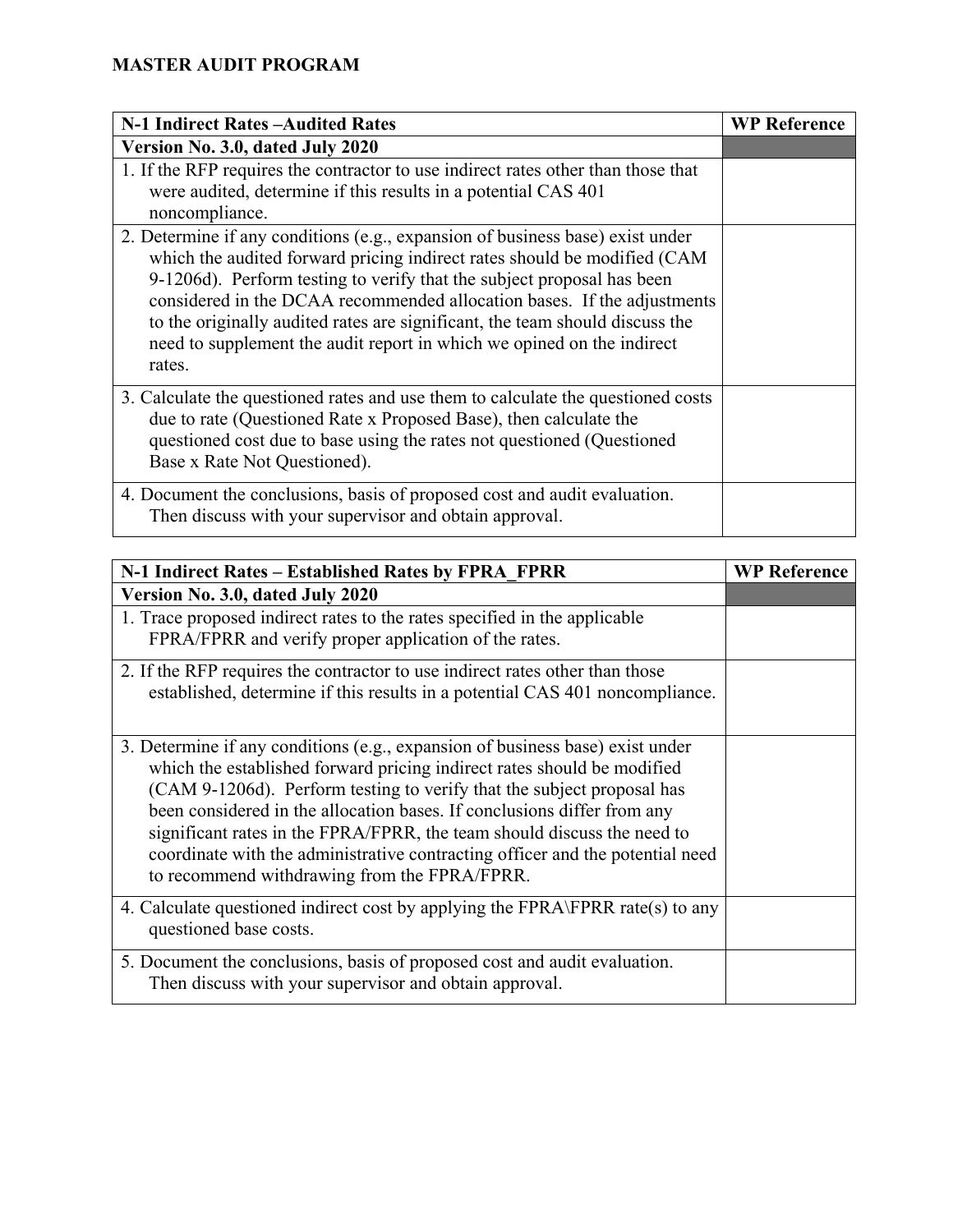| N-1 Indirect Rates - No Audited Rates                                                                                                                                                                                                                                                                                                                                                    | <b>WP Reference</b> |
|------------------------------------------------------------------------------------------------------------------------------------------------------------------------------------------------------------------------------------------------------------------------------------------------------------------------------------------------------------------------------------------|---------------------|
| Version No. 3.0, dated July 2020                                                                                                                                                                                                                                                                                                                                                         |                     |
| 1. Consider the addition of any appropriate audit steps from the 23000 Rate<br>Review audit program                                                                                                                                                                                                                                                                                      |                     |
| 2. Document your understanding of the basis of the proposed rates.                                                                                                                                                                                                                                                                                                                       |                     |
| 3. Determine if the proposed indirect rates are consistent with<br>established/disclosed practices (CAS 401/CAS 402/FAR 31.202 and<br>$31.203(a)$ ).                                                                                                                                                                                                                                     |                     |
| 4. Verify that the period for the proposed rates coincides with the contractor's<br>fiscal year or historical rate period (CAS 406/FAR 31.203(g)).                                                                                                                                                                                                                                       |                     |
| 5. Determine that the pool expenses and allocation bases are reasonably<br>allocable by complying with FAR 31.201-4 and the applicable CAS (e.g.,<br>403, 410, 418, 420).                                                                                                                                                                                                                |                     |
| 6. For significant indirect pools, compare proposed rates to prior year(s) rates<br>and year-to-date experience and analyze major variances.                                                                                                                                                                                                                                             |                     |
| 7. Trace a selection of proposed pool and base amounts to the underlying<br>budgetary data identified by the contractor. Determine the suitability of<br>budgetary data (i.e., current, accurate, reliable, and representative).                                                                                                                                                         |                     |
| 8. Verify the proposed rates properly reflect anticipated changes to future<br>operations (CAM 9-702.2).                                                                                                                                                                                                                                                                                 |                     |
| 9. Review proposed indirect expense accounts by nomenclature to assess the<br>risk that the estimates include unallowable costs per FAR Part 31. Verify<br>that the estimates exclude unallowable expenses and the deletions are<br>reasonably in line with history.                                                                                                                     |                     |
| 10. Review selected significant or high risk expense accounts in the pools to<br>evaluate the reasonableness of specific estimates.                                                                                                                                                                                                                                                      |                     |
| 11. Evaluate the proposed allocation base amounts to determine whether the<br>contractor is realistic in determining its probability of obtaining additional<br>work including the impact of the subject proposal. Coordinate, as<br>necessary, with the ACO/acquisition offices to verify the probability of<br>obtaining new work and/or any significant changes in existing programs. |                     |
| 12. If historical data is used to support the basis of estimate, perform<br>substantive audit procedures to determine if the historical data is in<br>reasonable compliance with FAR Part 31 and, if applicable, CAS. The<br>substantive audit procedures may be documented in this assignment or<br>previously completed assignments by reference.                                      |                     |
| 13. Evaluate the reasonableness of the proposed rates using regression analysis<br>when appropriate.                                                                                                                                                                                                                                                                                     |                     |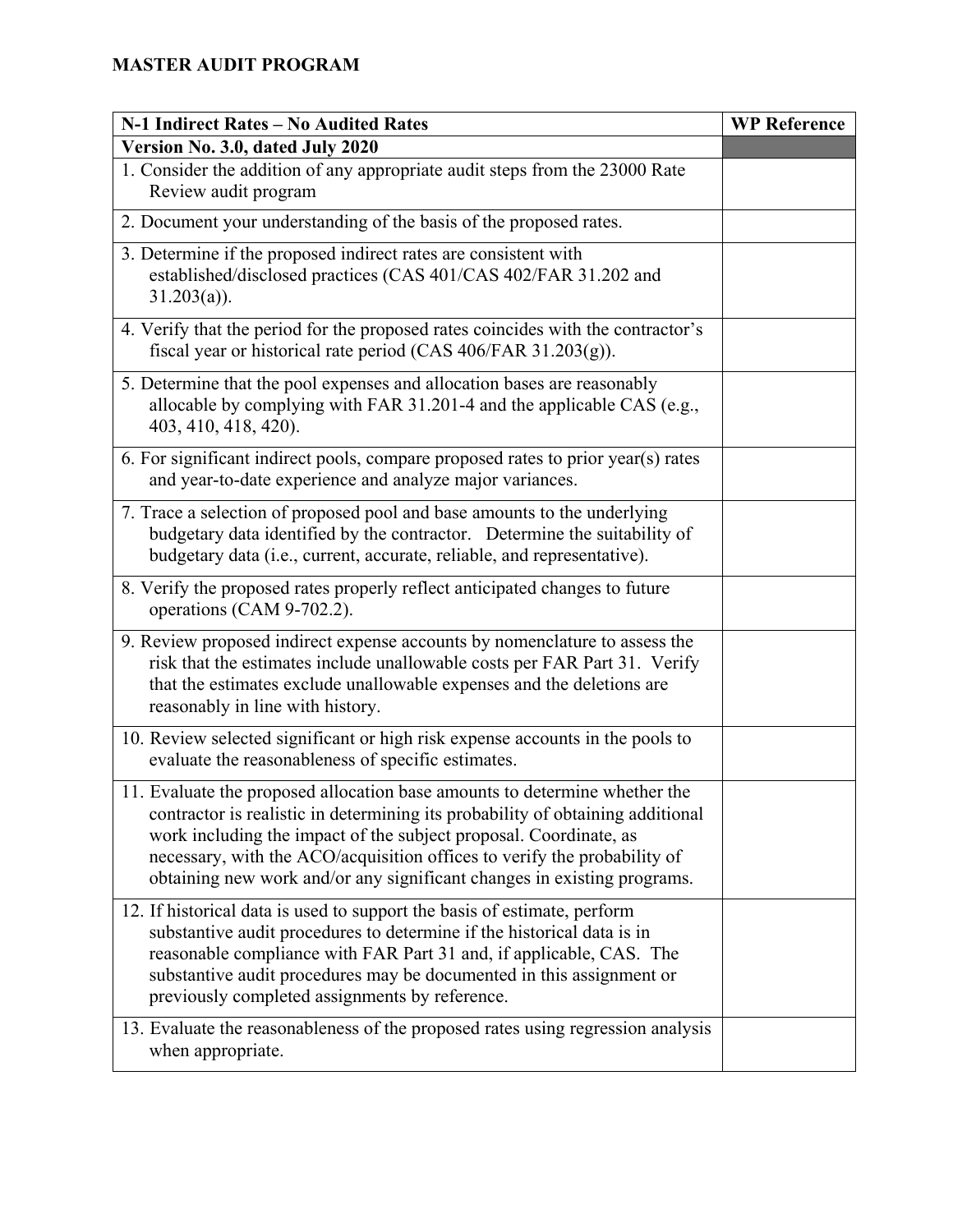| N-1 Indirect Rates – No Audited Rates                                                                                                                                                                                                                                  | <b>WP Reference</b> |
|------------------------------------------------------------------------------------------------------------------------------------------------------------------------------------------------------------------------------------------------------------------------|---------------------|
| 14. Calculate the questioned rates and use them to calculate the questioned cost<br>due to rate (Questioned Rate x Proposed Base), then calculate the<br>questioned cost due to base amount using the rates not questioned<br>(Questioned Base x Rate Not Questioned). |                     |
| 15. Document the conclusions, basis of proposed cost and audit evaluation.<br>Then discuss with your supervisor and obtain approval.                                                                                                                                   |                     |

| <b>O-1 Other Direct Cost</b>                                                                                                                                                                                                                                                                                                                       | <b>WP Reference</b> |
|----------------------------------------------------------------------------------------------------------------------------------------------------------------------------------------------------------------------------------------------------------------------------------------------------------------------------------------------------|---------------------|
| Version No. 3.0, dated July 2020                                                                                                                                                                                                                                                                                                                   |                     |
| 1. Document your understanding of the basis of the proposed ODCs (estimated<br>cost and quantity/requirements). CAM 9-600                                                                                                                                                                                                                          |                     |
| 2. Refer to CAM Appendix B-102 in determining whether to request specialist<br>assistance, and if needed, to formulate the questions to be addressed by the<br>specialist.                                                                                                                                                                         |                     |
| 3. Trace a selection of proposed ODC costs and quantity requirements to the<br>underlying data identified by the contractor.                                                                                                                                                                                                                       |                     |
| 4. Determine if the proposed ODCs are consistent with established/disclosed<br>practices (CAS 401/CAS 402/FAR 31.202 and 31.203(a)).                                                                                                                                                                                                               |                     |
| 5. Evaluate the estimated ODCs to determine the amounts are reasonable and<br>allowable per FAR 31 (CAM 9-600).                                                                                                                                                                                                                                    |                     |
| 6. Evaluate significant ODC Requirements, if pertinent historical data is<br>available. CAM 9-605.                                                                                                                                                                                                                                                 |                     |
| 7. If historical data is used to support the basis of estimate, perform substantive<br>audit procedures to determine if the historical data is in reasonable<br>compliance with FAR Part 31 and, if applicable, CAS. The substantive<br>audit procedures may be documented in this assignment or previously<br>completed assignments by reference. |                     |
| 8. Incorporate the results of the specialist assistance, if applicable.                                                                                                                                                                                                                                                                            |                     |
| 9. Calculate the questioned ODC costs, if applicable.                                                                                                                                                                                                                                                                                              |                     |
| 10. Document the conclusions, basis of proposed cost and audit evaluation.<br>Then discuss with your supervisor and obtain approval.                                                                                                                                                                                                               |                     |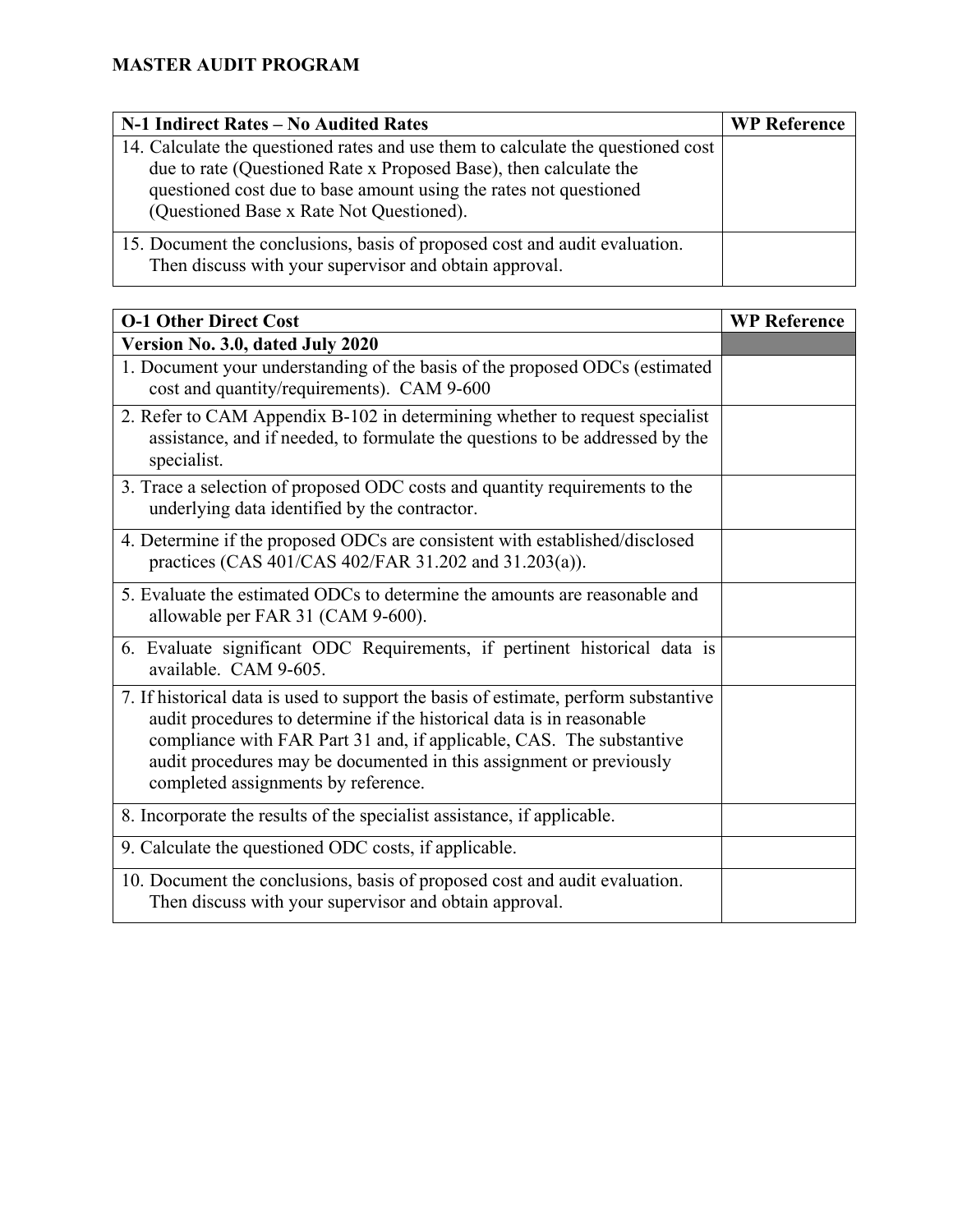| <b>P-1 Cost Estimates - Based on Parametric Cost Estimates</b>                                                                                                                                                                                                                                                                                     | <b>WP Reference</b> |
|----------------------------------------------------------------------------------------------------------------------------------------------------------------------------------------------------------------------------------------------------------------------------------------------------------------------------------------------------|---------------------|
| Version No. 3.0, dated July 2020                                                                                                                                                                                                                                                                                                                   |                     |
| 1. Document your understanding of the basis of the proposed cost.<br>$(CAM 9-1000)$                                                                                                                                                                                                                                                                |                     |
| 2. Obtain and evaluate the analyses on which the contractor concluded that the<br>CER will produce reliable estimates (see CAM 9-1003). If appropriate,<br>apply QM techniques such as trend or regression analysis techniques to<br>evaluate the estimate.                                                                                        |                     |
| 3. If historical data is used to support the basis of estimate, perform substantive<br>audit procedures to determine if the historical data is in reasonable<br>compliance with FAR Part 31 and, if applicable, CAS. The substantive<br>audit procedures may be documented in this assignment or previously<br>completed assignments by reference. |                     |
| 4. Refer to CAM Appendix B-102 in determining whether to request specialist<br>assistance, and if needed, to formulate the questions to be addressed by the<br>specialist.                                                                                                                                                                         |                     |
| 5. Incorporate the results of the specialist assistance, if applicable.                                                                                                                                                                                                                                                                            |                     |
| 6. Calculate the questioned cost/hours, if applicable.                                                                                                                                                                                                                                                                                             |                     |
| 7. Document the conclusions, basis of proposed cost and audit evaluation.<br>Then discuss with your supervisor and obtain approval.                                                                                                                                                                                                                |                     |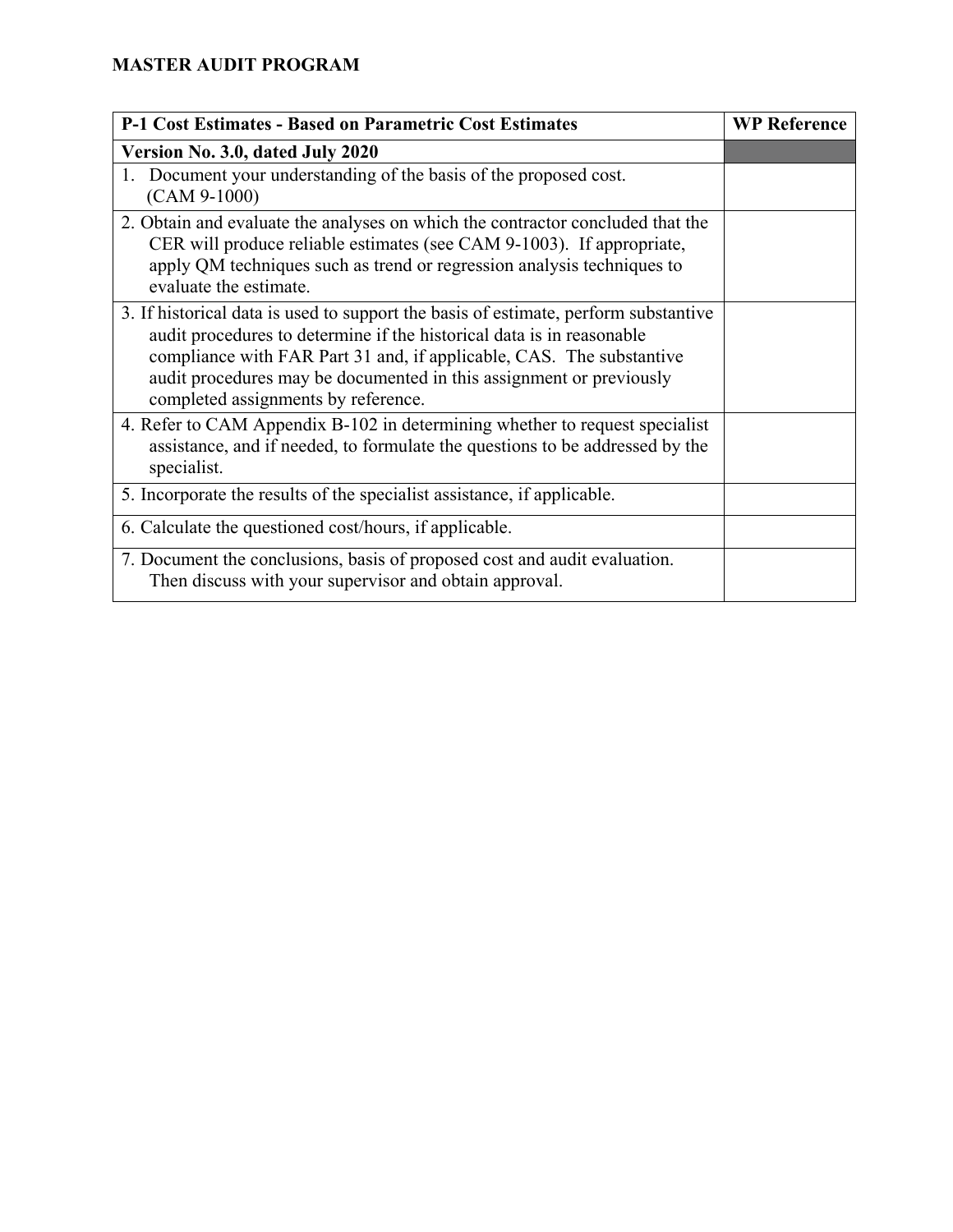| <b>S-1 Subcontracts</b>                                                                                                                                                                                                                                                                                                                                                                                                                                                                                               | <b>WP Reference</b> |
|-----------------------------------------------------------------------------------------------------------------------------------------------------------------------------------------------------------------------------------------------------------------------------------------------------------------------------------------------------------------------------------------------------------------------------------------------------------------------------------------------------------------------|---------------------|
| Version No. 3.0, dated July 2020                                                                                                                                                                                                                                                                                                                                                                                                                                                                                      |                     |
| Subcontracts (CAM 9-104 and 9-406)                                                                                                                                                                                                                                                                                                                                                                                                                                                                                    |                     |
| 1. Analyze the consolidated bill of material (BOM) that supports the proposal to<br>determine what costs will be covered under the material (Section M),<br>subcontract (Section S), and interdivisional (Section I) (see CAM 9-403).                                                                                                                                                                                                                                                                                 |                     |
| 2. Verify that the proposed subcontract(s) were priced in compliance with FAR<br>15 (i.e., a fair and reasonable price and the best value is obtained).<br>When certified cost or pricing data are required, follow step 3 below. When<br>data other than certified cost or pricing data are required, follow step 4<br>below.                                                                                                                                                                                        |                     |
| Note: Prime/higher-tier contractors are required to obtain and analyze<br>certified cost or pricing data before awarding any subcontract, purchase<br>order, or modification expected to exceed the certified cost or pricing data<br>threshold, unless an exception in $FAR$ 15.403-1(b) applies.                                                                                                                                                                                                                    |                     |
| 3. Certified Cost or Pricing Data. When certified cost or pricing data are<br>required by the subcontractor determine if the prime/higher-tier contractor<br>obtained and analyzed certified cost or pricing data in accordance with FAR<br>15.404-3, Subcontract pricing considerations, and FAR 15.408, Table 15-2,<br>II.A.                                                                                                                                                                                        |                     |
| a. Evaluate the adequacy of the prime/higher-tier contractor's cost and price<br>analyses.                                                                                                                                                                                                                                                                                                                                                                                                                            |                     |
| b. If the prime/higher-tier contractor has not completed the required cost<br>and price analyses or if the completed cost and price analyses are<br>inadequate, the audit team should consider historical negotiation<br>reduction factors (CAM 9-404.6) and perform alternative procedures to<br>establish a reasonable basis for the audit opinion.                                                                                                                                                                 |                     |
| c. Determine whether an assist audit is necessary to support the audit<br>opinion that will be rendered for this assignment. (CAM 9-104.2) The<br>audit team should be aware of audits that have been requested by the<br>ACO or PCO and ensure the audit team is on distribution if the audit is<br>necessary for this audit. (CAM 9-104.2b outlines concerns as to when<br>assist audit support may be required to ensure the overall adequacy of the<br>audit of the prime contract proposal.)                     |                     |
| d. For those analyses that are not completed, determine the contractor's<br>completion schedule. The audit report should identify subcontracts for<br>which the prime contractor has not completed the required analyses and<br>the proposed subcontract costs should be reported in an Exhibit entitled,<br>"FAR 15 Noncompliance: Subcontracts Requiring Contractor Cost/Price<br>Analyses." The Exhibit should include the completion schedule,<br>including the names of the subcontractors and proposed amounts. |                     |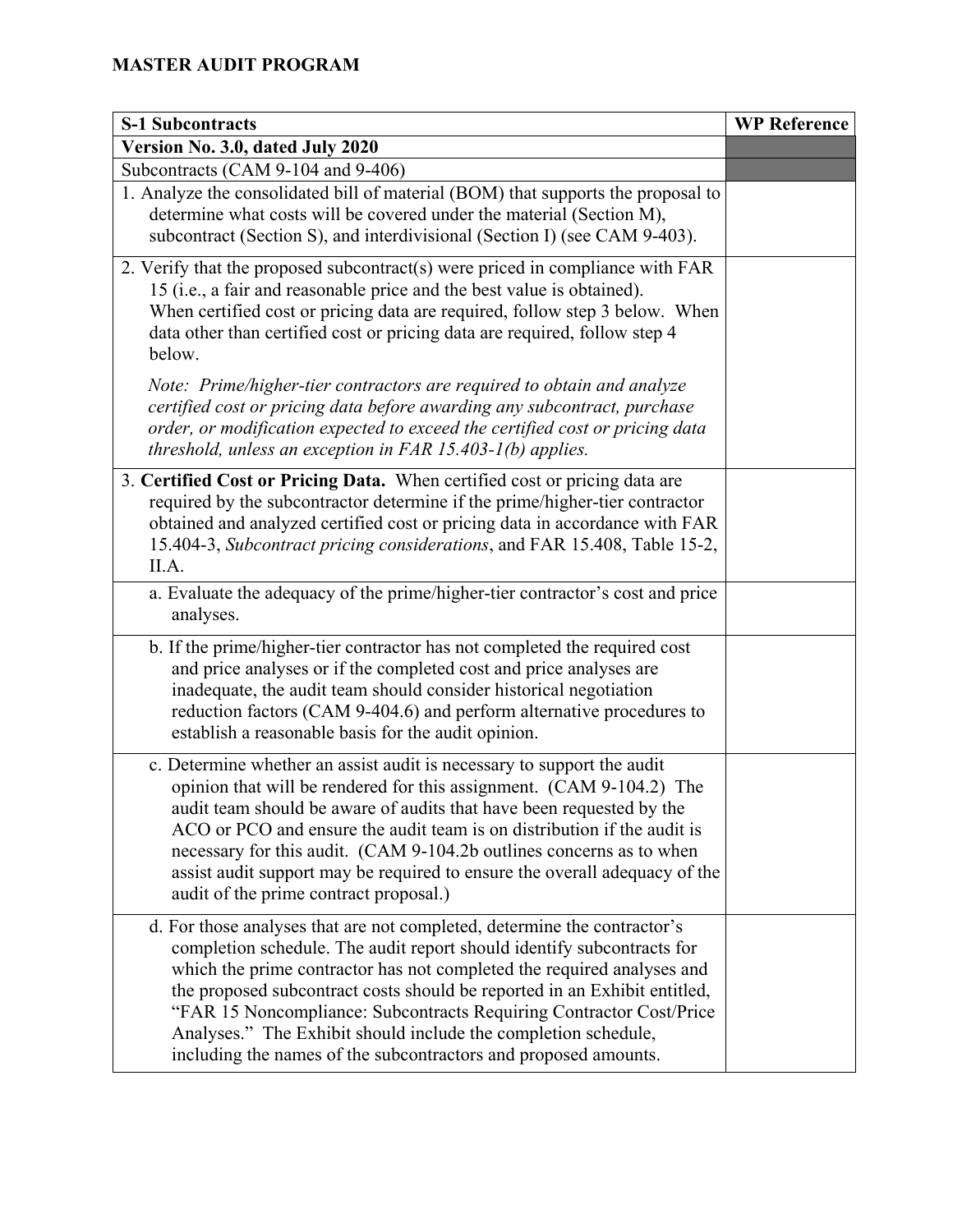| <b>S-1 Subcontracts</b>                                                                                                                                                                                                                                                                                                                                                                                                                                                                                                                                                                                                                                                                     | <b>WP Reference</b> |
|---------------------------------------------------------------------------------------------------------------------------------------------------------------------------------------------------------------------------------------------------------------------------------------------------------------------------------------------------------------------------------------------------------------------------------------------------------------------------------------------------------------------------------------------------------------------------------------------------------------------------------------------------------------------------------------------|---------------------|
| 4. Data Other Than Certified Cost or Pricing Data. When data other than<br>certified cost or pricing data are required by the subcontractor (e.g.,<br>adequate price competition, commercial items, etc.) determine if the<br>prime/higher-tier contractor obtained and analyzed the data other than<br>certified cost or pricing data in accordance with FAR 15.404-3,<br>Subcontract pricing considerations, and FAR 15.408, Table 15-2, II.A.<br>a. Evaluate the adequacy of the prime/higher-tier contractor's price analysis.<br>b. If the prime/higher-tier contractor has not completed the required price<br>analysis or if the price analysis is inadequate, the audit team should |                     |
| consider historical negotiation reduction factors (CAM 9-404.6) and<br>perform alternative procedures to establish a reasonable basis for the<br>audit opinion.                                                                                                                                                                                                                                                                                                                                                                                                                                                                                                                             |                     |
| c. If the prime/higher-tier proposal contains subcontract costs for<br>commercial items, the prime/higher-tier contract audit team should<br>evaluate the adequacy of the Commercial Item Determination (CID).<br>Technical assistance can be requested, if necessary, to support the review<br>of the prime contractor's analysis for aspects such as items that are "of a<br>type," "evolved," or "modifications." Requests for technical assistance<br>for commercial items should be sent to DCMA's Commercial Item<br>Group. Specific information can be found on their website.<br>http://www.dcma.mil/commercial-item-group/                                                         |                     |
| d. Determine whether an assist audit is necessary to support the audit<br>opinion that will be rendered for this assignment (CAM 9-104.2). If the<br>prime/higher-tier's price analysis is supported by sales or pricing data,<br>the prime/higher-tier contract auditor should consider requesting the<br>subcontract audit team to compare the sales/pricing data to the<br>subcontractor's accounting records and report any differences in<br>accordance with CAM 9-108a.                                                                                                                                                                                                               |                     |
| e. For those price analyses that are not completed, determine the<br>contractor's completion schedule. The audit report should identify<br>subcontracts for which the prime contractor has not completed the<br>required analyses and the proposed subcontract costs should be reported<br>in an Exhibit entitled, "FAR 15 Noncompliance: Subcontracts<br>Requiring Contractor Cost/Price Analyses." The Exhibit should include<br>the completion schedule, including the names of the subcontractors and<br>proposed amounts.                                                                                                                                                              |                     |
| 5. Identify any proposed subcontract costs based on a Long Term Agreement<br>(LTA) and design appropriate evaluation steps (CAM 9-406.3). Consider<br>comparing LTA unit prices to actual unit prices paid during the agreement.                                                                                                                                                                                                                                                                                                                                                                                                                                                            |                     |
| 6. Review and evaluate significant contractor make-or-buy decision<br>documentation (CAM 9-405).                                                                                                                                                                                                                                                                                                                                                                                                                                                                                                                                                                                            |                     |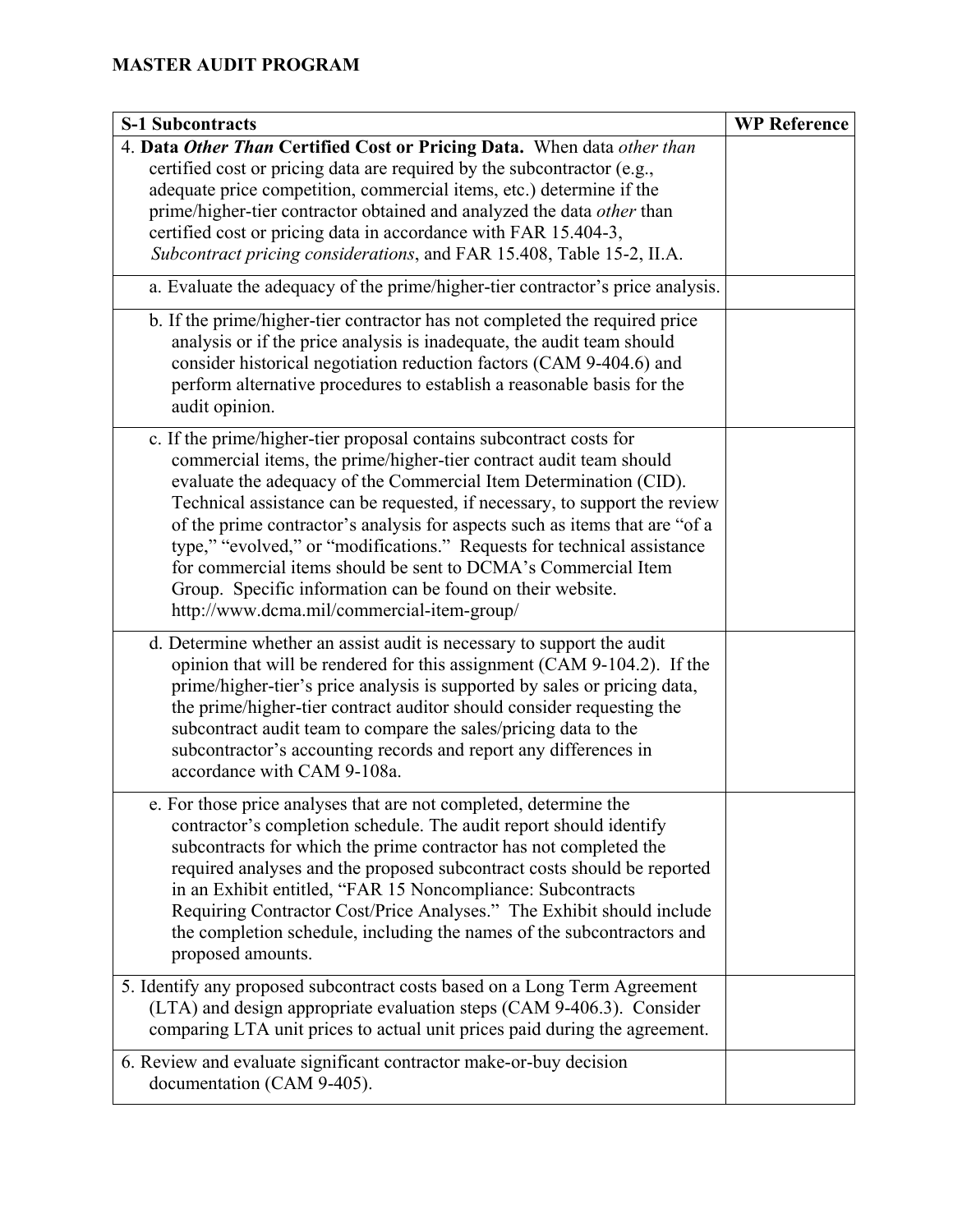| <b>S-1 Subcontracts</b>                                                                                                              | <b>WP Reference</b> |
|--------------------------------------------------------------------------------------------------------------------------------------|---------------------|
| 7. Incorporate the results of any specialist assistance, if applicable.                                                              |                     |
| 8. Incorporate the results of any assist audits received.                                                                            |                     |
| 9. Calculate the questioned subcontract costs, if applicable.                                                                        |                     |
| 10. Document the conclusions, basis of proposed cost and audit evaluation.<br>Then discuss with your supervisor and obtain approval. |                     |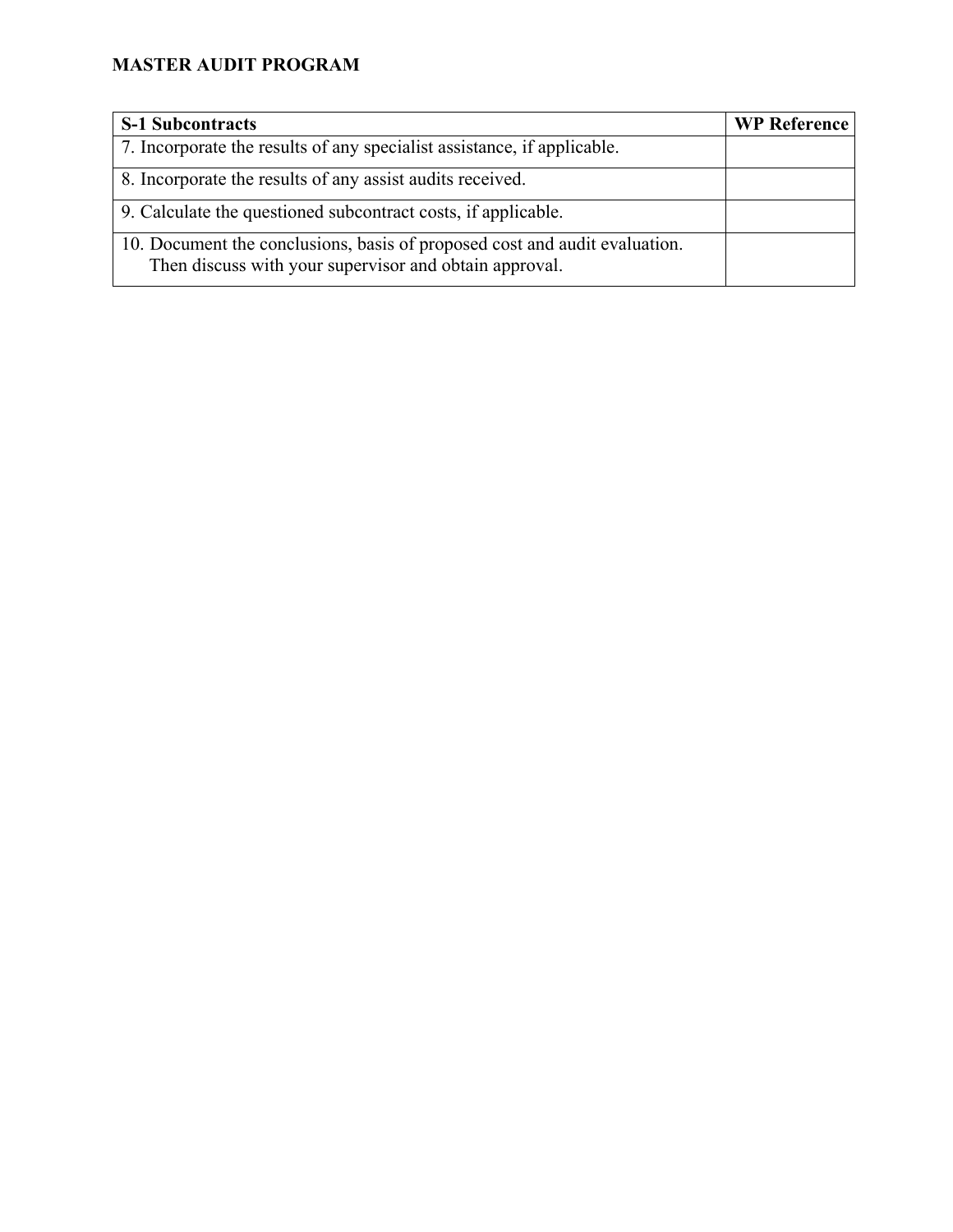| T-1 Cost Of Money (COM) Rates - Audited Rates                                                                                                                                                                                                                                                                                                                                                                                                                                                                 | <b>WP Reference</b> |
|---------------------------------------------------------------------------------------------------------------------------------------------------------------------------------------------------------------------------------------------------------------------------------------------------------------------------------------------------------------------------------------------------------------------------------------------------------------------------------------------------------------|---------------------|
| Version No. 3.0, dated July 2020                                                                                                                                                                                                                                                                                                                                                                                                                                                                              |                     |
| 1. If the RFP requires the contractor to use COM rates other than those audited,<br>determine if this results in a potential CAS 401 noncompliance.                                                                                                                                                                                                                                                                                                                                                           |                     |
| 2. Determine if any conditions (e.g., expansion of business base, change in<br>asset ownership, etc.) exist under which the established forward pricing<br>COM rates should be modified (CAM 9-1206d). Perform testing to verify<br>that the subject proposal has been considered in the DCAA recommended<br>allocation bases. If the adjustments to the originally audited rates are<br>significant, the team should discuss the need to supplement the audit report<br>in which we opined on the COM rates. |                     |
| 3. Calculate the questioned rates and use them to calculate the questioned cost<br>due to rate (Questioned Rate x Proposed Base), then calculate the questioned<br>cost due to base using the rates not questioned (Questioned Base x Audit<br>Determined Rate).                                                                                                                                                                                                                                              |                     |
| 4. Document the conclusions, basis of proposed cost and audit evaluation.<br>Then discuss with your supervisor and obtain approval.                                                                                                                                                                                                                                                                                                                                                                           |                     |

| T-1 Cost Of Money (COM) Rates - Established Rates by FPRA FPRR                                                                                                                                                                                                                                                                                                                                                                                                                                                                                           | <b>WP Reference</b> |
|----------------------------------------------------------------------------------------------------------------------------------------------------------------------------------------------------------------------------------------------------------------------------------------------------------------------------------------------------------------------------------------------------------------------------------------------------------------------------------------------------------------------------------------------------------|---------------------|
| Version No. 3.0, dated July 2020                                                                                                                                                                                                                                                                                                                                                                                                                                                                                                                         |                     |
| 1. If rates were established without reliance on a DCAA audit, or we do not<br>agree with the FPRA/FPRR, see Step 6 at Appendix B-01. Trace proposed<br>COM rates to the rates specified in the applicable FPRA/FPRR and verify<br>proper application of the rates.                                                                                                                                                                                                                                                                                      |                     |
| 2. If the RFP requires the contractor to use COM rates other than those<br>established, determine if this results in a potential CAS 401 noncompliance.                                                                                                                                                                                                                                                                                                                                                                                                  |                     |
| 3. Determine if any conditions (e.g., expansion of business base, change in<br>asset ownership, etc.) exist under which the established forward pricing<br>COM rates should be modified (CAM 9-1206d). Perform testing to verify<br>that the subject proposal has been considered in the allocation bases. If<br>conclusions differ from any significant rates in the FPRA/FPRR, the team<br>should discuss the need to coordinate with the administrative contracting<br>officer and the potential need to recommend withdrawing from the<br>FPRA/FPRR. |                     |
| 4. Document the conclusions, basis of proposed cost and audit evaluation.<br>Then discuss with your supervisor and obtain approval.                                                                                                                                                                                                                                                                                                                                                                                                                      |                     |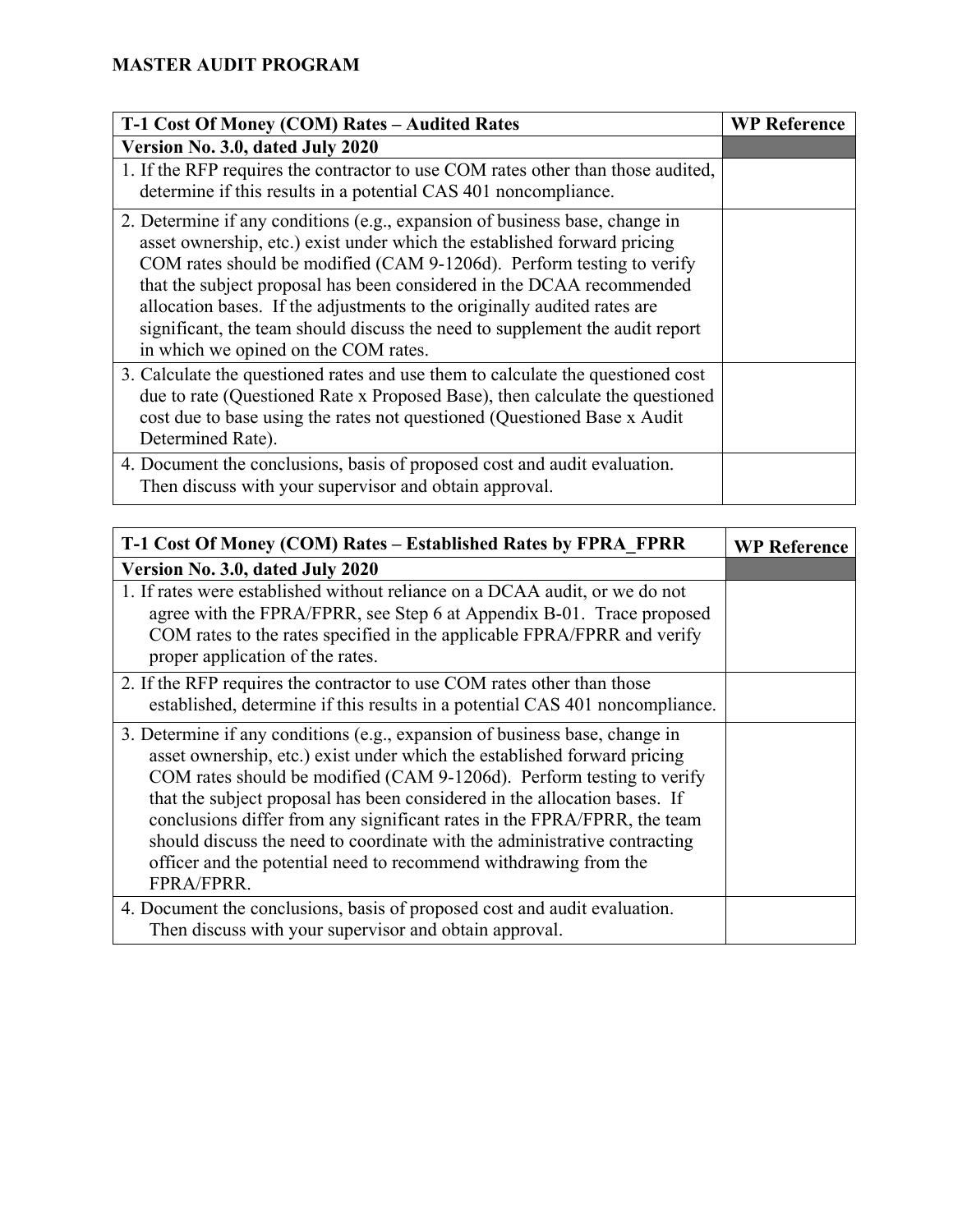| T-1 Cost Of Money (COM) Rates - No Audited Rates                                                                                                                                                                                                                                                                                                    | <b>WP Reference</b> |
|-----------------------------------------------------------------------------------------------------------------------------------------------------------------------------------------------------------------------------------------------------------------------------------------------------------------------------------------------------|---------------------|
| Version No. 3.0, dated July 2020                                                                                                                                                                                                                                                                                                                    |                     |
| 1. Consider the addition of any appropriate audit steps from the 23000 Rate<br>Review audit program.                                                                                                                                                                                                                                                |                     |
| 2. Document your understanding of the basis of the proposed rates.                                                                                                                                                                                                                                                                                  |                     |
| 3. Determine if the proposed COM rates are consistent with<br>established/disclosed practices (CAS 401/CAS 402/FAR 31.202 and<br>$31.203(a)$ ).                                                                                                                                                                                                     |                     |
| 4. Verify that the period for the proposed rates coincides with the contractor's<br>fiscal year or historical rate period (CAS 406/FAR 31.203(g)).                                                                                                                                                                                                  |                     |
| 5. For significant COM pools, compare proposed rates to prior year(s) rates<br>and year-to-date experience and analyze major variances.                                                                                                                                                                                                             |                     |
| 6. Trace a representative sample of the pool and base amounts to the<br>underlying reports and records (e.g., budgetary data, Asset Ledger)<br>identified by the contractor.                                                                                                                                                                        |                     |
| 7. Verify that the interest rate, net book values, and allocation bases are<br>current and properly applied for the computation of the facilities capital<br>cost of money factors in the CASB-CMF (CAS 414).                                                                                                                                       |                     |
| 8. Verify that the proposed cost of money factors and bases are consistent<br>with the CASB-CMF submission and that costs are properly classified for<br>arriving at a profit objective via the Weighted Guidelines method (CAM<br>$9-902$ ).                                                                                                       |                     |
| 9. Determine if the COM computations should be revised to reflect any<br>adjustment to bases arising from increased volume and/or pools for any<br>additional assets attributable to award of this proposal.                                                                                                                                        |                     |
| 10. If historical data is used to support the basis of estimate, perform<br>substantive audit procedures to determine if the historical data is in<br>reasonable compliance with FAR Part 31 and, if applicable, CAS. The<br>substantive audit procedures may be documented in this assignment or<br>previously completed assignments by reference. |                     |
| 11. Calculate the questioned rates and use them to calculate the questioned<br>cost due to rate (Questioned Rate x Proposed Base), then calculate the<br>questioned cost due to base using the rates not questioned (Questioned<br>Base x Audit Determined Rate).                                                                                   |                     |
| 12. Document the conclusions, basis of proposed cost and audit evaluation.<br>Then discuss with your supervisor and obtain approval.                                                                                                                                                                                                                |                     |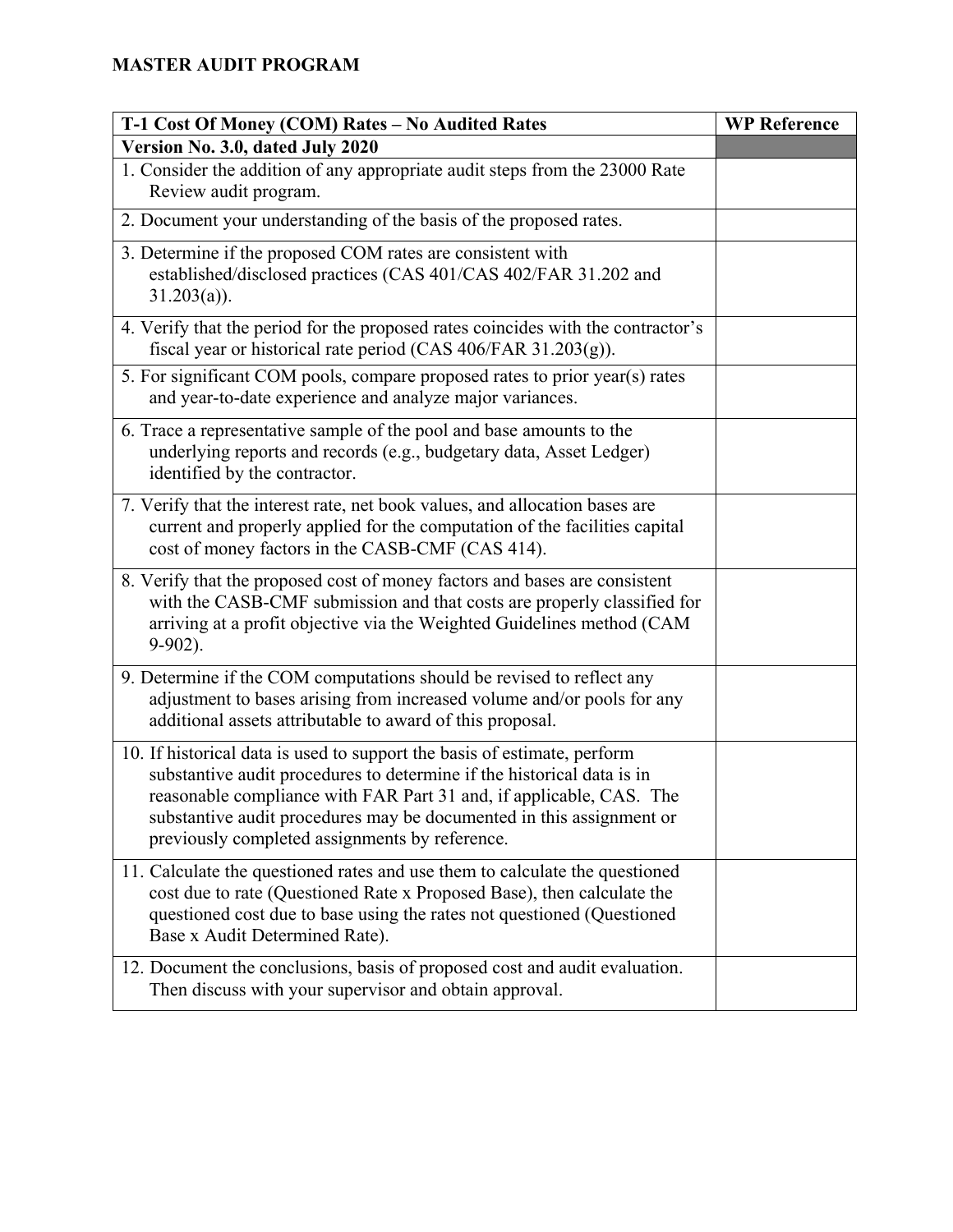| <b>A-1 Concluding Steps</b>                                                                                                                                                                                                                                                                                                                                                                                                                                                            | <b>WP Reference</b> |
|----------------------------------------------------------------------------------------------------------------------------------------------------------------------------------------------------------------------------------------------------------------------------------------------------------------------------------------------------------------------------------------------------------------------------------------------------------------------------------------|---------------------|
| Version No. 3.0, dated July 2020                                                                                                                                                                                                                                                                                                                                                                                                                                                       |                     |
| 1. Summarize and document the audit results. In developing the exhibit of<br>proposed and questioned cost by major cost element for WP A, auditors are<br>reminded that only the parts of the proposal that were subject to audit and<br>the audit procedure are complete shall be presented in the summary<br>schedules/exhibits.                                                                                                                                                     |                     |
| 2. Obtain supervisory/management review of the working papers and audit<br>results.                                                                                                                                                                                                                                                                                                                                                                                                    |                     |
| 3. After management approval, conduct and document an exit conference with<br>contractor representative in accordance with procedures specified in CAM<br>4-304.                                                                                                                                                                                                                                                                                                                       |                     |
| 4. Auditors should document and communicate with the contracting officers<br>upon the completion of our audit:                                                                                                                                                                                                                                                                                                                                                                         |                     |
| Brief the requestor/contracting officer on significant questioned,<br>$\bullet$<br>unsupported, unresolved costs or other significant and/or complex<br>findings/issues.                                                                                                                                                                                                                                                                                                               |                     |
| Coordinate with the contracting officer to find out and determine if<br>$\bullet$<br>inclusion of detailed explanatory notes in our report would serve a<br>useful purpose when there are no findings.                                                                                                                                                                                                                                                                                 |                     |
| 5. Draft audit report in accordance with CAM 10-200 and any special<br>circumstances that affect the report.                                                                                                                                                                                                                                                                                                                                                                           |                     |
| Note: If the audit procedures necessary to opine on the proposed rates and<br>factors are not complete, disclaim an opinion on the unaudited rates and<br>exclude amounts associated with the unaudited rates from the audit report.<br>The results schedule/exhibit must only show the part(s) of the proposal<br>examined. If trend and budgetary data for all out year rates was not<br>furnished and explained by the contractor, classify the associated costs as<br>unsupported. |                     |
| 6. On proposals expected to result in contracts covered by DFARS<br>252.2347002, Earned Value Management System (EVMS), provide<br>comments on any deficiencies being reported in surveillance reports in the<br>"Report on Other Matters" section of the report.                                                                                                                                                                                                                      |                     |
| 7. Complete the administrative working papers.                                                                                                                                                                                                                                                                                                                                                                                                                                         |                     |
| 8. If the proposal evaluation disclosed a material weakness/significant internal<br>control deficiency, open a Business System Deficiency (Activity Code<br>11090) assignment to report the deficiency and submit it to the contractor<br>for comment. This procedure will provide for issuing the business system<br>deficiency report at the same time or shortly after the proposal audit report<br>is issued. $(CAM 9-310)$ .                                                      |                     |